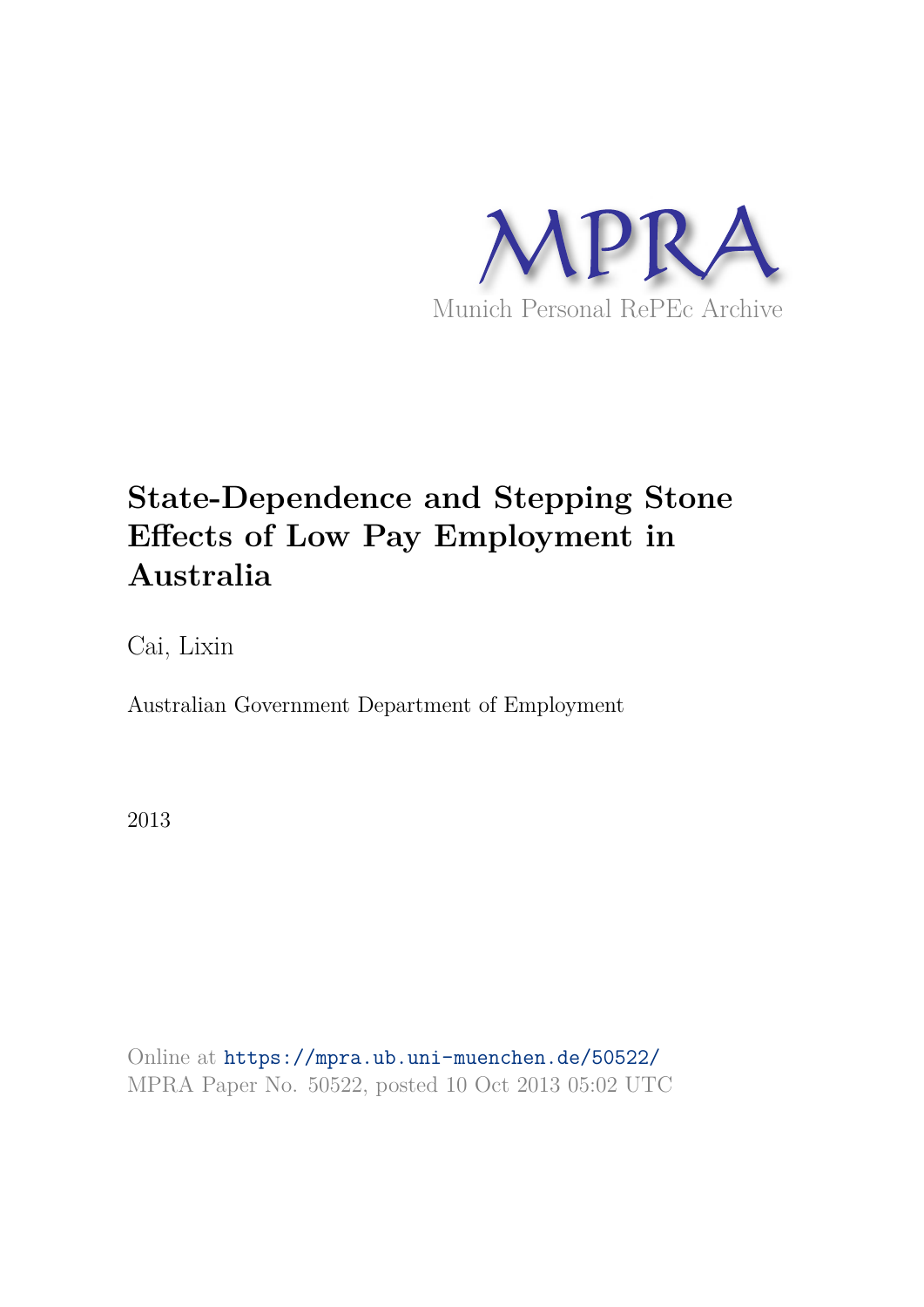# **State-Dependence and Stepping Stone Effects of Low Pay Employment in Australia**

## *Lixin Cai*

# **Workplace Relations Policy Group Department of Education, Employment and Workplace Relations Phone: 02 6240 1946 Email: [Lixin.Cai@deewr.gov.au](mailto:Lixin.Cai@deewr.gov.au)**

### *This version: 23/07/2013*

**Abstract:** Using the HILDA Survey, this study examines state-dependence and stepping stone effects of low pay in Australia. The results show that both state-dependence and stepping stone effects of low pay are present after observed and unobserved individual heterogeneity is accounted for. The results also show that, other things being equal, people who are on low pay are more likely to be in employment in the future than those who are either unemployed or not in the labour force. On the other hand, people on low pay do not appear to be more likely to become jobless in the future than those on higher pay.

**Key words:** Low pay, stepping stone effects, state dependence, multinomial logit model

### **JEL code**: J31, J38, C35

**Acknowledgement:** The paper uses the data in the confidentialised unit record file from the Department of Families, Housing, Community Services and Indigenous Affairs' (FaHCSIA) Household, Income and Labour Dynamics in Australia (HILDA) Survey, which is managed by the Melbourne Institute of Applied Economic and Social Research. I thank Mark Wooden for his useful comments on an earlier version of this paper. The findings and views reported in the paper are those of the author and should not be attributed to FaHCSIA, Melbourne Institute, or DEEWR.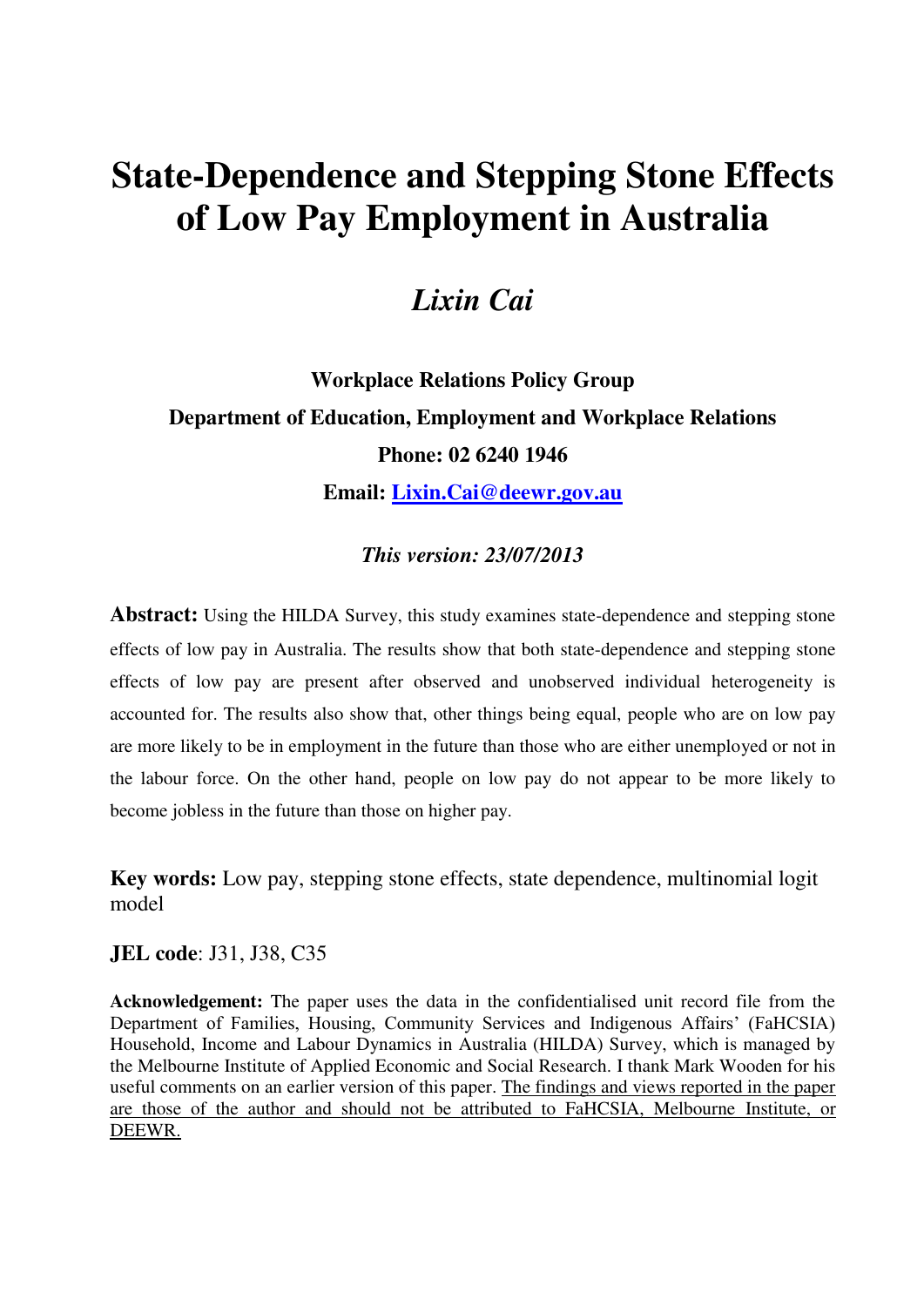#### **1. Introduction**

 $\overline{a}$ 

Using the first eleven waves of the Household, Income and Labour Dynamics in Australia (HILDA) Survey, this study examines whether and to what extent low pay employment is persistent (i.e., state-dependence of low pay), and whether and to what extent low pay leads to higher pay (i.e., stepping stone effects of low pay), among Australian workers. While there is a sizable literature on persistence of low pay overseas, Australian research on this issue is limited.

Increasing earnings inequality over the last three decades or so and an emphasis on a work-first approach to welfare reform since mid-1990s have prompted an increasing number of studies on low pay employment in industrialised economies. These studies are aimed at enhancing understanding how low paid workers fare in the labour market, particularly whether low paid workers tend to stay in low pay employment or use it as a stepping stone to higher pay. Answers to these questions have important policy implications.

From a welfare policy perspective, if low pay employment acts as a stepping stone to higher pay, welfare reforms that promote employment, even it is low paid, such as the work-first approach to welfare recipients, have a good chance to improve the financial wellbeing of welfare recipients over time and are therefore justified. On the other hand, if low pay employment tends to be persistent or even leads to a vicious cycle between low pay and unemployment, an appropriate level of in work benefit provided through the welfare system may be required to alleviate financial difficulty of low paid workers (Cappellari 2002, 2007; Buddelmeyer *et al*. 2010).

From an earnings inequality perspective, transitory low pay means that earnings inequality is shared among individuals over their life-cycle, while persistent low pay implies low pay concentrates in a fraction of the population, who may be excluded from sharing economic prosperity in the long-run. Therefore, while an adequate minimum wage is a justifiable policy instrument if low pay is persistent, it may not be appropriate if low pay is transitory and acts as a stepping stone to higher pay, since a wage floor established by minimum wages may reduce the opportunity for low-skilled workers to enter employment in the first place (Cappellari 2002,  $2007$ ).<sup>1</sup>

Descriptive analysis of survey data tends to indicate persistence of low pay employment. However, observed persistence in low pay may have various causes, which in turn has different policy implications. For example, persistent low pay may be due to persistent individual

<sup>&</sup>lt;sup>1</sup> Although empirical evidence has so far been mixed, it has been argued that an introduction or an increase of minimum wages could price out low skilled workers whose productivity is below the minimum wage. For a comprehensive review of the literature on this issue, see (Neumark and Wascher 2007).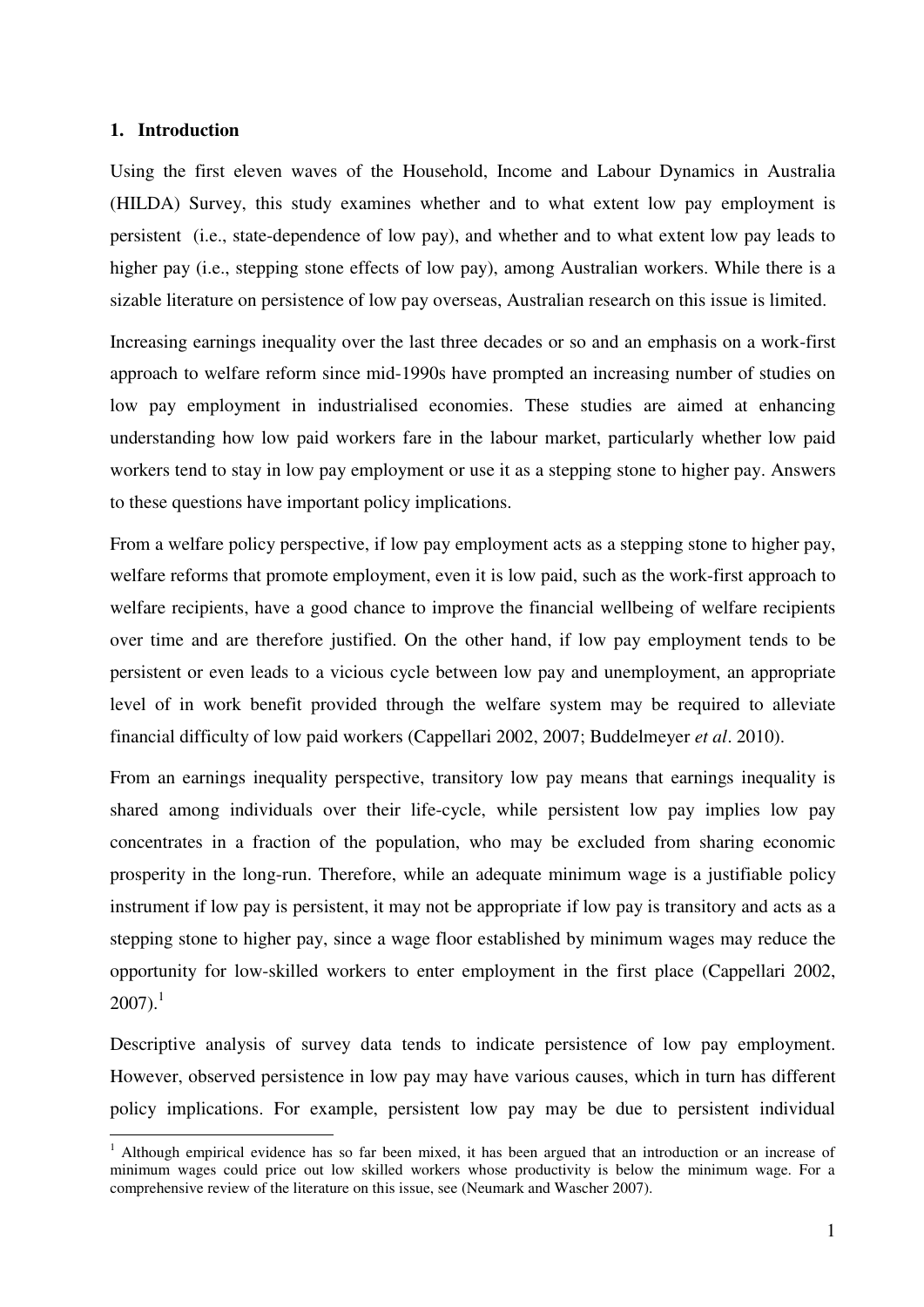characteristics, such as low skills (i.e., observed heterogeneity) and/or low ability (i.e., unobserved heterogeneity), and therefore has nothing to do with previous labour market or earnings experience. On the other hand, past low pay experience itself may cause low pay in the future (i.e., genuine state-dependence of low pay), leading to persistence in low pay. There are several possible reasons for genuine state-dependence in low pay employment. For example, low pay employment may not lead to accumulation or may even cause deterioration of human capital if a low paid job is of low quality; and this consequently reduces the chance of low paid workers moving into a higher paid job in the future. From an employer's perspective, past low pay employment may be viewed as a signal of low productivity of the worker, which again reduces the chance of the worker moving into a higher paid job. Obviously, persistence of low pay as a result of genuine state-dependence requires a different policy response than persistence of low pay resulting from persistent differences in individual characteristics.

With the availability of panel data, an increasing number of studies have been devoted to the dynamics of low pay employment (e.g., Gregory and Elias 1994; Sloane and Theodossiou 1998; Gosling *et al*. 1997; Stewart and Swaffield 1999; Cappellari 2002, 2007; Cappellari and Jenkins 2008; Clark and Kanellopoulos 2009; Stewart 2007). These studies examine what factors affect workers' low pay status with a particular interest in genuine state dependence of low pay. These studies estimate state-dependence of low pay by examining the difference between the probability of remaining in low pay and the probability of transitioning into low pay from higher pay, taking into account the differences in individual characteristics. Statistically significant state-dependence of low pay has been found by a number of studies even after observed and unobserved individual heterogeneity is accounted for (e.g., Cappellari and Jenkins 2008; Uhlendorff 2006; Clark and Kanellopoulos 2009; Stewart 2007).<sup>2</sup>

A related theme of research in low pay dynamics examines whether low pay employment and unemployment are inter-related. This question arises due to the concern that low paid workers may cycle between low pay and unemployment with little hope to move up the labour market ladder. For example, descriptive analyses by Dunlop (2001) and Perkins and Scutella (2008), while using different data sources, show that low paid workers are more likely than higher paid workers to move into joblessness in the future. As shown in Table 1 later, descriptive analysis in this current study produces a similar result. That is, on a year-on-year basis, workers on low pay

<sup>&</sup>lt;sup>2</sup> Using linked employer-employee data of Germany, Mosthaf, Schnabel and Stephani (2011) examine the factors that affect the upward mobility of wages by restricting their analysis to those who were initially low paid, and find that those low paid workers who are younger, better qualified, and work in larger firms are more likely to move up the earnings ladder. Stepping stone effects and state-dependence of low pay are not examined in this study.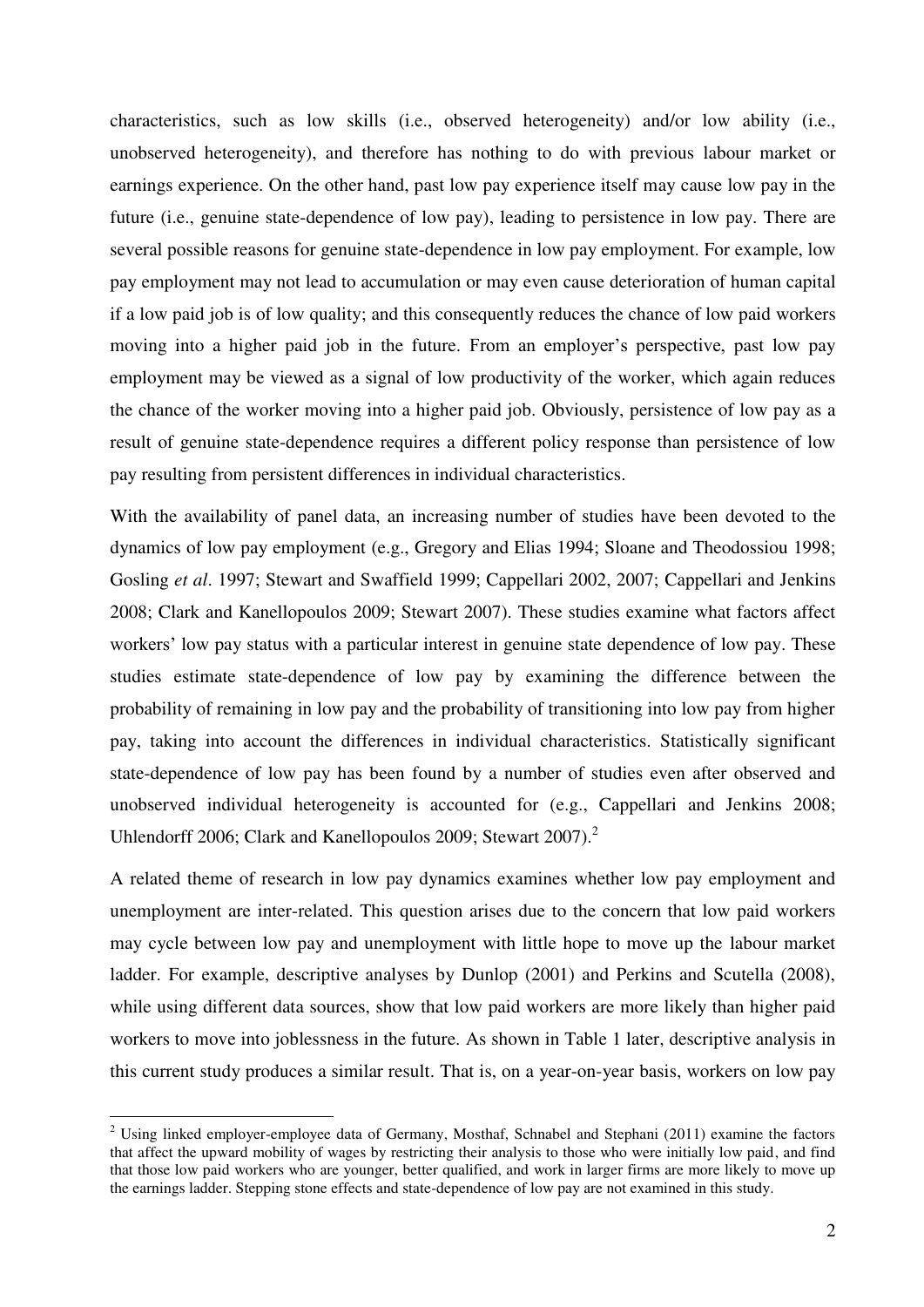have a higher probability of transitioning to either unemployment or not in the labour force (NILF) than workers on higher pay for both males and females. This descriptive result has not taken into account the impacts of observed and unobserved individual heterogeneity.

Using the first seven-wave HILDA survey to examine the dynamics of unemployment, Buddelmeyer *et al*. (2010) find that relative to higher pay, low pay experience has only a modest effect on the probability of experiencing unemployment in the future when observed and unobserved individual heterogeneity is accounted for. This result is consistent with Cappellari and Jenkins (2008) for the UK men; but different from Stewart (2007) who finds that low wage employment has almost as large an adverse impact as unemployment on future employment prospects and that low wage jobs act as the main conduit for repeated unemployment. Uhlendorff (2006) finds that for German men those on low pay have a higher probability of becoming jobless than those on higher pay, although the difference is not statistically significant.

Most of the earlier studies on persistence of low pay treat low pay as a binary variable and infer state-dependence of low pay by comparing the predicted probability of remaining in low pay with the predicted probability of transitioning into low pay from higher pay (e.g., Stewart and Swaffield 1999; Cappellari and Jenkins 2008; Clark and Kanellopoulos 2009). As such, the potential stepping stone effects of low pay are often not examined by these studies, because inferring the stepping stone effects would need to compare the probability of transitioning into higher pay from low pay with the probability of transitioning into higher pay from nonemployment states (i.e., unemployment and NILF).

In a dynamic Probit model framework and using the German SOEP, Knabe and Plum (2010) examine the stepping stone effect of low pay relative to unemployment by including both lagged unemployment and lagged low pay as the right hand side variables. They find that low pay can act as a stepping stone to better pay employment, particular for those who do not have a college degree, who have been unemployed more often in the past and whose low paid job carries a relatively high social status. While the model takes account potential endogeneity of initial low pay, initial unemployment is assumed to be exogenous. Given their estimation results show that initial low pay is not exogenous, it is likely that initial unemployment is endogenous. Consequently, the estimates of the model are likely to be biased.

Departing from the earlier studies on low pay persistence, this current study examines both state dependence and stepping stone effects of low pay employment by estimating a dynamic random effects multinomial logit model. It appears the only study that takes a similar approach is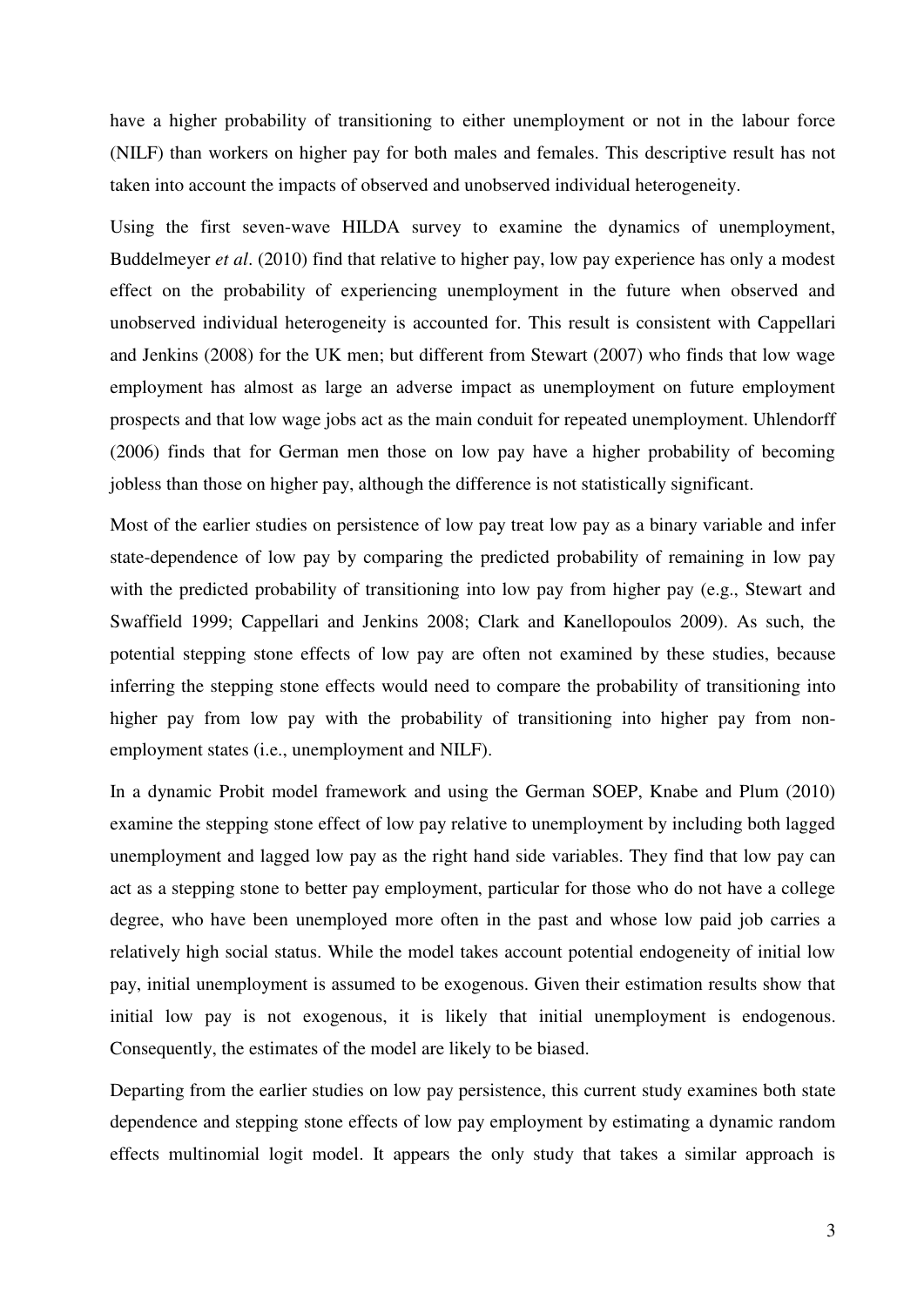Uhlendorff (2006). Using the German Socio-Economic Panel Study (SOEP) waves 1998 to 2003, Uhlendorff (2006) examines low pay dynamics of German men and finds that while there exists genuine state-dependence in low pay as well as in non-employment, there is also evidence of a stepping stone effect of low pay as compared with non-employment.

However, unlike Uhlendorff (2006) who treats unemployment and NILF as one labour force state (i.e., non-employment), this current study models the two non-employment states separately. The distinction between NILF and unemployment is particularly important in estimating the stepping stone effect of low pay since the stepping stone effect may differ depending on whether low pay employment is compared with NILF or with unemployment. A priori, one would expect that those who are unemployed are more likely than those who are out of the labour force to obtain a higher paid job. That is, the stepping stone effect of low pay employment is expected be larger when NILF than when unemployment is used as a counterfactual to low pay employment. Also, unlike the earlier studies that tend to exclude females from their analyses, this current study examines low pay dynamics of both Australian males and females.

The results from the current study show that both state-dependence and stepping stone effects of low pay are present among Australian workers after observed and unobserved individual heterogeneity is accounted for. The results also show that, other things being equal, people who are on low pay are more likely to be in employment in the future than those who are either unemployed or NILF. On the other hand, people on low pay do not appear to be more likely to become jobless in the future than those on higher pay. In other words, the evidence provided in this study does not support a low pay-no pay cycle among Australian workers.

#### **2. Econometric model and estimation strategy**

#### *Econometric model*

The key question of this study is whether, and to what extent, current labour force/earnings status, particularly low pay state, affects future labour force/earnings status. To answer this question, we need to model the transition of the labour force/earnings states - NILF, unemployment, low pay and higher pay - over time.

The four labour force/earnings states do not have a natural order from an individual perspective. One statistical model that is often used to model labour market outcomes that have no a natural order is the multinomial logit model. Under this modelling framework, at a point of time *t*, an individual *i* occupies one of the four mutually exclusive labour force/earnings states: NILF,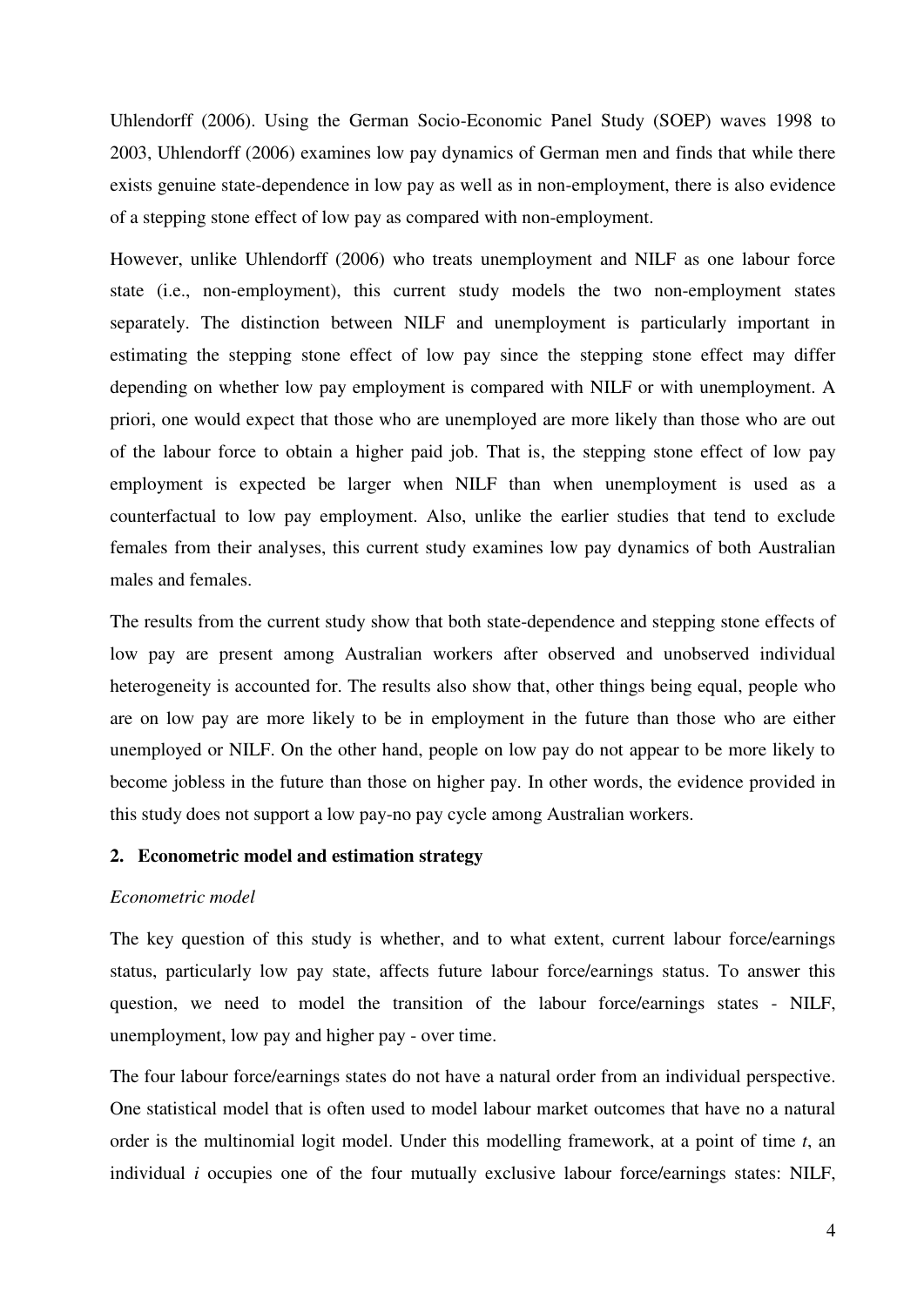unemployment, low pay and higher pay (denoted by  $k = 1,2,3$  and 4). The probability of individual *i* occupying a state *k* at time *t* (i.e.,  $P_{i,k,t}$ ) is assumed to be determined by the individual's previous labour force/earnings status and a vector of other observed and unobserved individual characteristics,

(1) 
$$
P_{i,k,t}(\mu_{i,j},j=1,2,3,4)=\frac{\exp(L_{i,t-1}\alpha_k+x_{i,t}\beta_k+\mu_{i,k})}{\sum_{j=1}^4 \exp(L_{i,t-1}\alpha_j+x_{i,t}\beta_j+\mu_{i,j})}; k=1,2,3,4; t=1,\ldots,T.
$$

Where  $L_{i,t}$  is a (row) vector of dummy variables indicating labour force/earnings states of individual *i* at time *t*;  $x_{i,t}$  is a (row) vector of observed characteristics of the individual at time *t*, such as education level, marital status and age;  $\mu_{i,k}$  summarizes unobserved individual factors that could affect the probability of occupying state  $k$  and that do not change over time (i.e., unobserved individual heterogeneity); and  $(\alpha_j, \beta_j; j = 1,2,3,4)$  are the coefficient parameters to be estimated.

The model in equation (1) differs from a conventional multinomial logit model in three aspects. First, lagged labour force/earnings status is included as explanatory variables. The coefficient estimates on the lagged dependent variables will allow us to infer the extent of stepping stone effects and state-dependence of low pay employment. Second, the model controls for unobserved individual heterogeneity (i.e.,  $\mu_{i,j}$ ). If unobserved heterogeneity exists, but is not controlled for, the estimated stepping stone effects and state-dependence will be biased. This is because coefficient estimates on explanatory variables, particularly the lagged dependent variables, that are correlated with unobserved heterogeneity will be biased. Third, the model allows  $\mu_{i,j}$  and  $\mu_{i,k\neq i}$  to be freely correlated with each other. This relaxes the Independence of Irrelevant Alternatives (IIA) assumption in the conventional multinomial logit model (Greene 2002).<sup>3</sup>

The inclusion of unobserved individual heterogeneity in the model, and the fact that the data do not provide information on individuals from the beginning of their working life, imply that the initial labour force/earnings status observed in the data (i.e.,  $L_{i,0}$ ) is unlikely to be random and exogenous. This causes the initial condition problem for the dynamic model as specified in equation (1) (Heckman 1981). A solution proposed by Heckman is to separately specify a reduced form model for the initial labour force/earnings status and jointly estimate the initial condition model with the dynamic model.

 $\overline{a}$ 

<sup>&</sup>lt;sup>3</sup> This IIA assumption states that the odds of any two alternatives do not depend on the inclusion or exclusion of other alternatives. In our case, this is equivalent to assuming that the relative probabilities of being unemployed and taking a low pay job do not change if NILF is included as an additional choice. This obviously cannot be true.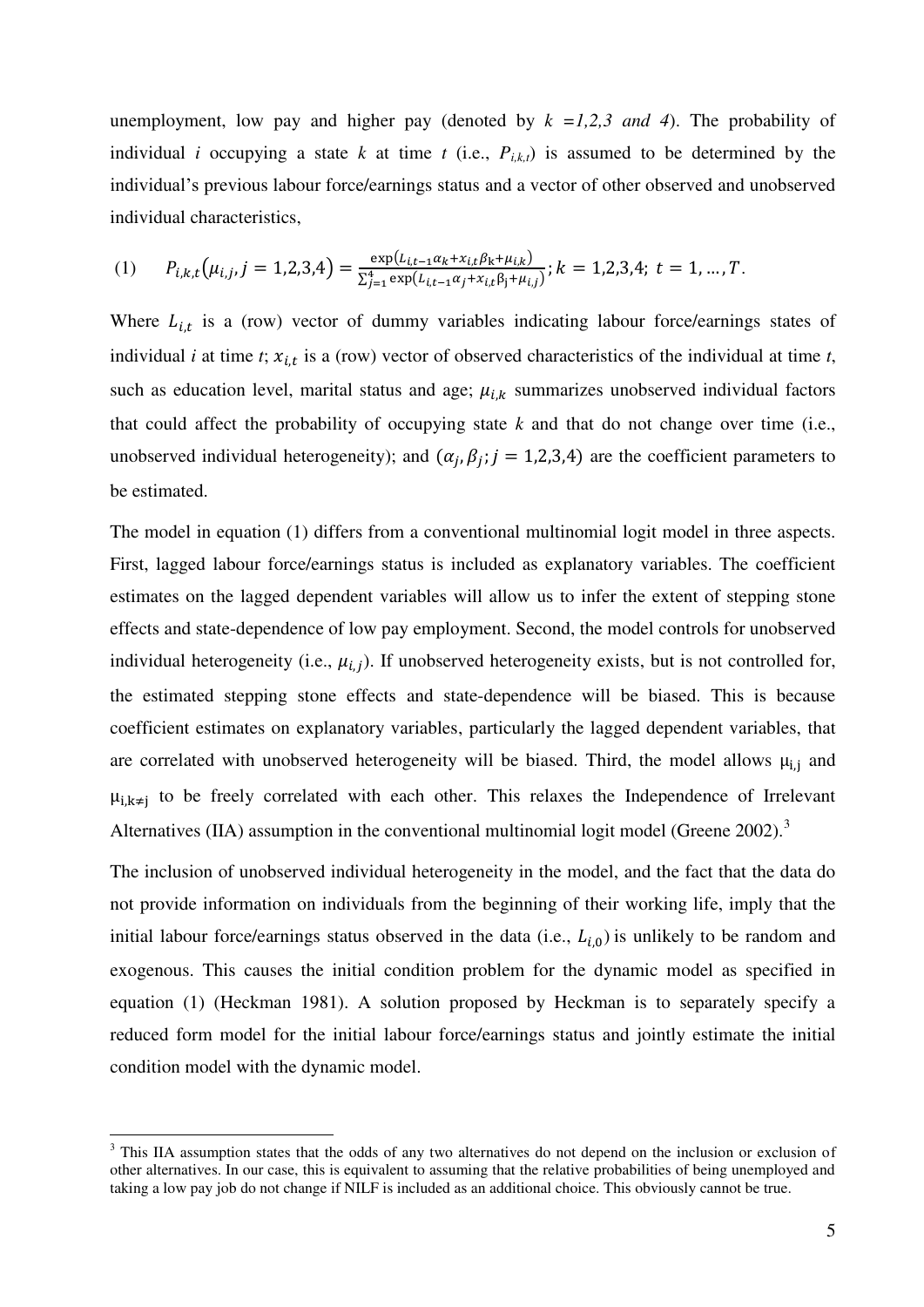Alternatively, Wooldridge (2005) suggests modelling the distribution of unobserved individual heterogeneity ( $\mu_{i,j}$ ) conditional on the initial value of the dependent variable ( $L_{i,0}$ ) and other exogenous explanatory variables. This study adopts the Wooldridge approach since it is easier to implement than the Heckman approach. In addition, to relax the assumption in a typical random effects model that the observed explanatory variables and unobserved individual heterogeneity are independent, we take the Mundlak's (1978) approach to specify  $^4$ 

(3) 
$$
\mu_{i,j} = L_{i,0} \lambda_j + \bar{z}_i \theta_j + \nu_{i,j}, j = 1, 2, 3, 4,
$$

where  $\bar{z}_i$  is a (row) vector containing the means (over time) of the exogenous variables ( $z_{i,t}$ ). is typically a subset of the time varying variables in  $x_{i,t}$ .  $v_{i,1}$ ,  $v_{i,2}$ ,  $v_{i,3}$  and  $v_{i,4}$  represent the random effects independent of any observed explanatory variables and are assumed to follow a multivariate normal distribution with mean zero and a covariance matrix  $\Sigma_{\nu}$ . The parameters in  $\Sigma_{\nu}$  are to be estimated along with all the coefficient parameters in the model  $\Theta = (\alpha_j, \beta_j, \lambda_j, \theta_j; j = 1, 2, 3, 4).$ 

For model identification purposes, one set of the coefficient parameters and one random effect associated with a particular labour force/earnings state choice have to be normalised to zero. We normalise the set of the parameters and the random effect associated with NILF to zero.<sup>5</sup>

#### *Model estimation strategy*

The probability of observing individual *i* to take a sequence of labour force/earnings states over the time period from  $t=1$  to T, conditional on the random effects ( $v_{i,j}$ ;  $j = 2,3,4$ ), can be written as

(4) 
$$
P_i(v_{i,j}, j=2,3,4) = \prod_{t=1}^T \prod_{k=1}^4 [P_{i,k,t}(v_{i,j}, j=2,3,4)]^{D_{i,k}},
$$

where  $D_{i,k} = 1$ , if labour force/earnings state *k* is taken by individual *i*, and  $D_{i,k} = 0$  otherwise. The unconditional probability can then be written as,

(5) 
$$
L_i = \int P_i(v_2, v_3, v_4) dG(v_2, v_3, v_4)
$$

 $\overline{a}$ 

<sup>&</sup>lt;sup>4</sup> In the multinomial logit model framework it is infeasible to estimate a fixed effects model. On the other hand, the assumption that unobserved heterogeneity is independent of all observed variables in a random effects model is often too strong. The unobserved heterogeneity specified in equation (3) is a compromise between fixed effects and random effects models.

<sup>&</sup>lt;sup>5</sup> That is  $\alpha_1 = \beta_1 = \gamma_1 = \theta_1 = \lambda_1 = \nu_{1} = 0$ .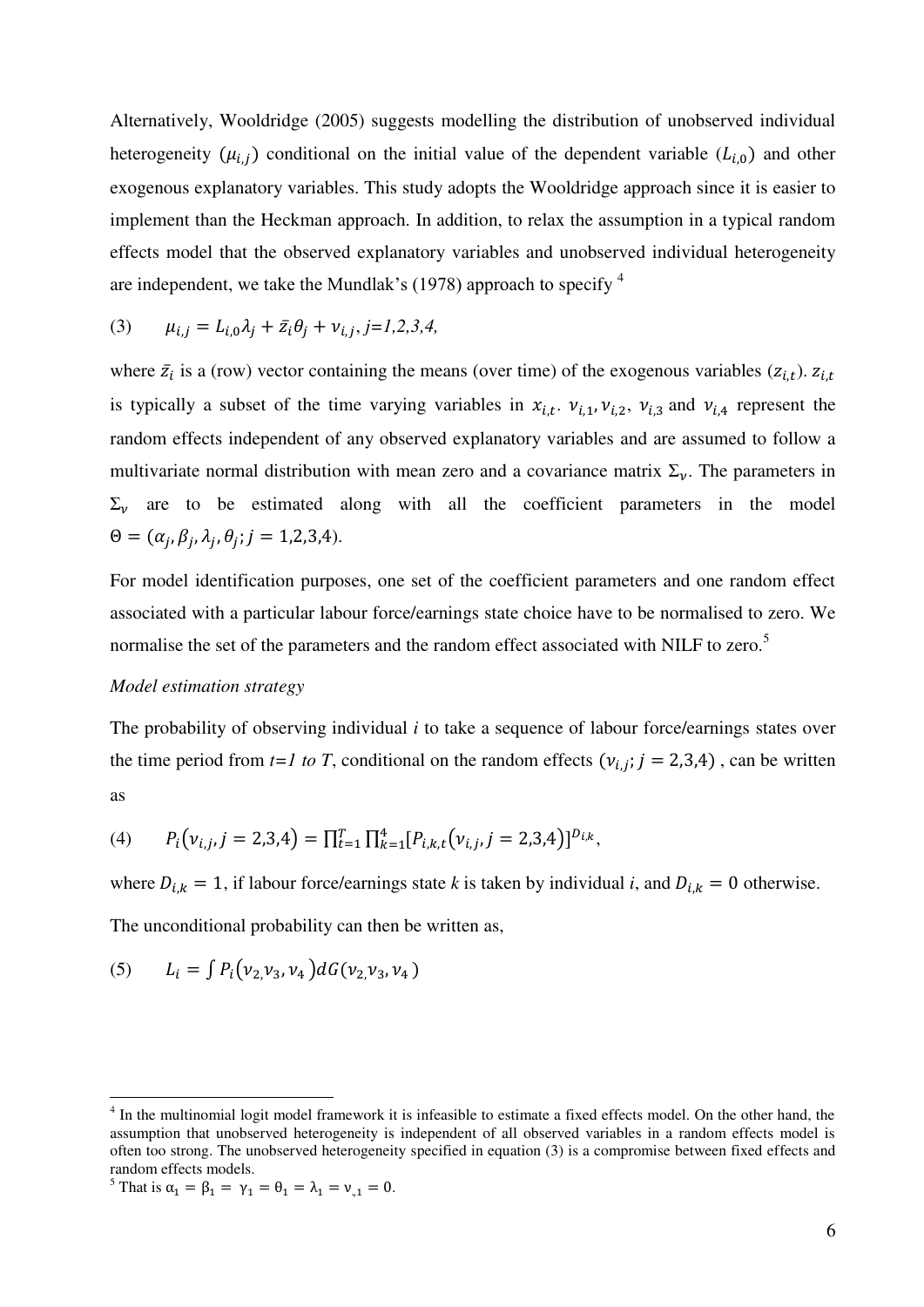where  $G(\nu_2, \nu_3, \nu_4)$  is the joint distribution function of the random effects  $\nu_2$ ,  $\nu_3$  and  $\nu_4$ . The three-dimensional integral is evaluated using simulation methods, with  $G(\nu_2,\nu_3,\nu_4)$  assumed to be normal with mean zero and a covariance matrix  $\Sigma_{\nu}$ ,

(7) 
$$
\widetilde{P}_t = \frac{1}{R} \sum_{r=1}^R P_i(v_2^r, v_3^r, v_4^r),
$$

where *R* is the number of random draws from the distribution of  $G(v_2, v_3, v_4)$ ;  $v_2^r$ ,  $v_3^r$  and  $v_4^r$  are the *r th* random draws from their joint distribution. We use Halton sequence to generate 50 random draws to simulate the likelihood function. It has been shown that Halton sequence draws perform better than simple random draws in terms of approximating the objective function (Train 2003). The likelihood function of a sample with *N* individuals is the product of equation (7) over the sample. A Gauss program written by the author is used to estimates the parameters by maximizing the log-likelihood function of the sample.

#### *Estimation of state-dependence and stepping stone effects*

The non-linear nature of the multinomial logit model makes interpretation of the coefficient estimates difficult. Unlike in a linear model, the coefficient estimates from a multinomial logit model cannot be interpreted as marginal effects. In particular, state-dependence and stepping stone effects of low pay, the focus of this study, cannot be directly inferred by reading the coefficient estimates on the lagged dependent variables. This subsection therefore describes how state-dependence and stepping stone effects can be inferred from the estimated model.

As noted earlier, state-dependence refers to the effect of being in a state now on the probability of being in the same state in the future. Empirically, state-dependence can be estimated by the difference between the probability of remaining in a state and the probability of transitioning into the state from another state. Given the estimated coefficient parameters of the model  $\widehat{\Theta}$ , statedependence of low pay for an individual *i* with characteristics  $C_i = (Xi, Z_i)$ , conditional on unobserved heterogeneity  $v_i$ , can be computed as,

$$
(8) \qquad SD_i(\nu_i) = \Pr\big(L_{i,t} = 3 \big| L_{i,t-1} = 3; \widehat{\Theta}, C_{i,t}, \nu_i\big) - \Pr\big(L_{i,t} = 3 \big| L_{i,t-1} = k; \widehat{\Theta}, C_{i,t}, \nu_i\big),
$$

for  $k=1, 2, 4$ . This is the difference between the probability of remaining in low pay and the probability of transitioning into low pay from another labour force/earnings state.

In those earlier studies that define low pay as a binary dependent variable, state-dependence of low pay is estimated as the difference between the probability of remaining in low pay and the probability of transitioning into low pay from higher pay. In our multiple-state modelling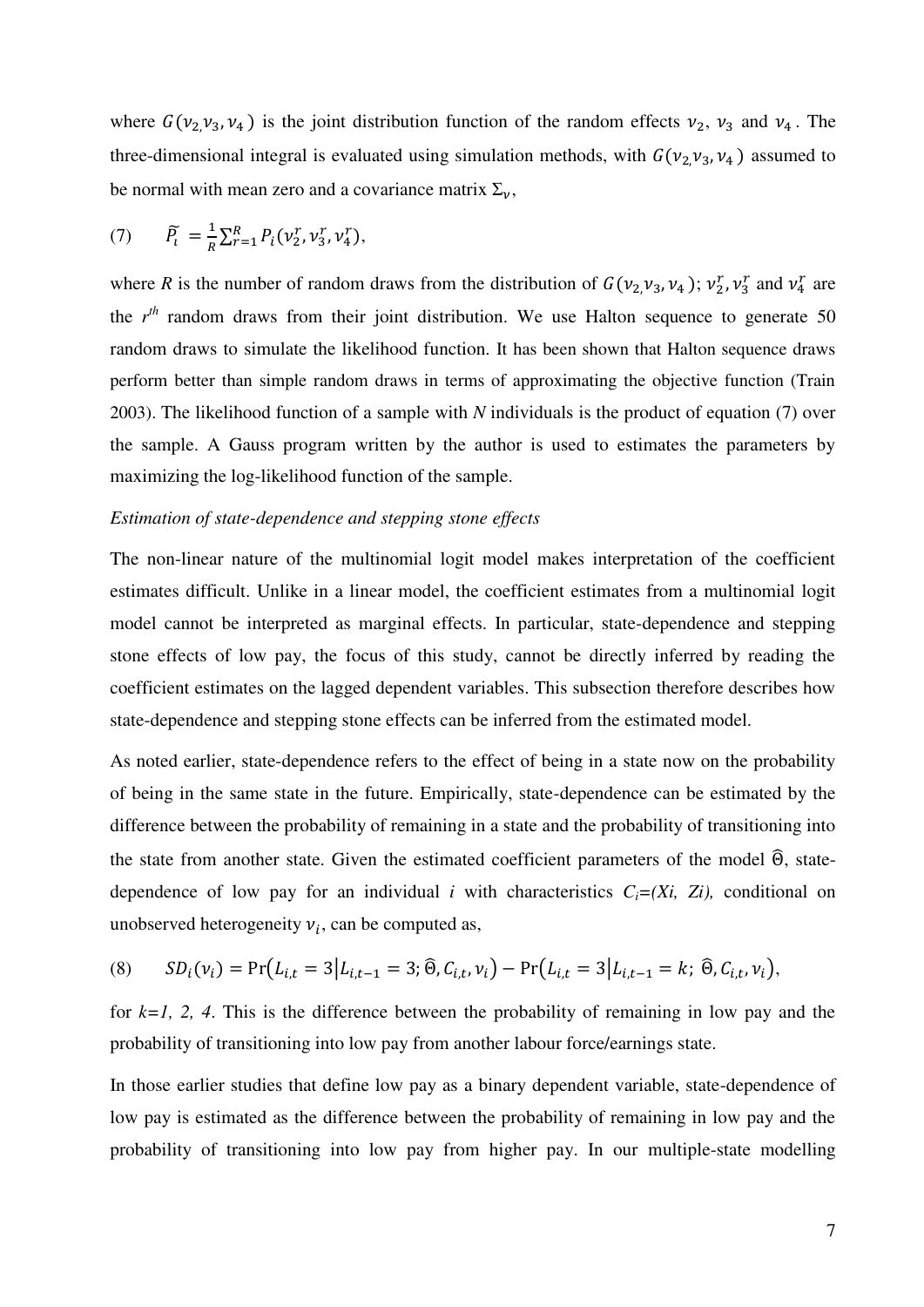framework, state-dependence of low pay is not unique – it varies depending on the comparative labour force/earnings state, as shown in equation (8).

Following the same strategy of estimating the model, the conditioning on unobserved heterogeneity can be integrated out through simulation by repeatedly drawing from the estimated distribution of  $v_i$  to estimate the unconditional state-dependence as  $SD_i = \frac{1}{R}$  $\frac{1}{R} \sum_{r=1}^{R} SD_i(v_i^r).$ 

Similarly, the stepping stone effect of low pay can be estimated by the difference between the probability of transitioning into higher pay from low pay and the probability of transitioning into higher pay from unemployment or from NILF. For an individual *i* with characteristics  $C_i = (Xi)$ ,  $Z_i$ , conditional on unobserved heterogeneity  $v_i$ , the stepping stone effect can be computed as,

(9) 
$$
SS_i(v_i) = \Pr(L_{i,t} = 4 | L_{i,t-1} = 3; \widehat{\Theta}, C_{i,t}, v_i) - \Pr(L_{i,t} = 4 | L_{i,t-1} = k; \widehat{\Theta}, C_{i,t}, v_i),
$$

where  $k=0$  or 1. Unobserved heterogeneity is integrated out in a similar way as in estimating state-dependence, so that  $SS_i = \frac{1}{n}$  $\frac{1}{R} \sum_{r=1}^{R} SS_i(v_i^r).$ 

In the result section, the sample means of the estimated state-dependence and stepping stone effects are reported. That is,  $SD = \frac{1}{N}$  $\frac{1}{N}\sum_{i=1}^{N} SD_i$ ; and  $SS = \frac{1}{N}$  $\frac{1}{N}\sum_{i=1}^N SS_i$ .

#### **3. Data and model specification**

#### *Data source and low pay definition*

This paper uses data from the first 11 waves of the HILDA Survey. Wooden *et al*. (2002) and Watson and Wooden (2012) document details of this survey. In the first wave, 7,683 households representing 66 per cent of all in-scope households were interviewed. This generated a sample of 15,127 persons who were 15 years or older and eligible for interviews, of whom 13,969 were successfully interviewed. Subsequent interviews for later waves were conducted about one year apart.

The HILDA survey contains detailed information on individual characteristics, labour market outcomes, activity and history. Information on labour force status and earnings is used to define the dependent variable, labour force/earnings status (i.e., NILF, unemployment, low pay and higher pay). Classification of people into NILF and unemployment follows the conventional approach in labour economics: NILF refers to individuals who are not employed and not actively seeking for a job; unemployment refers to those who are not employed but actively looking for work.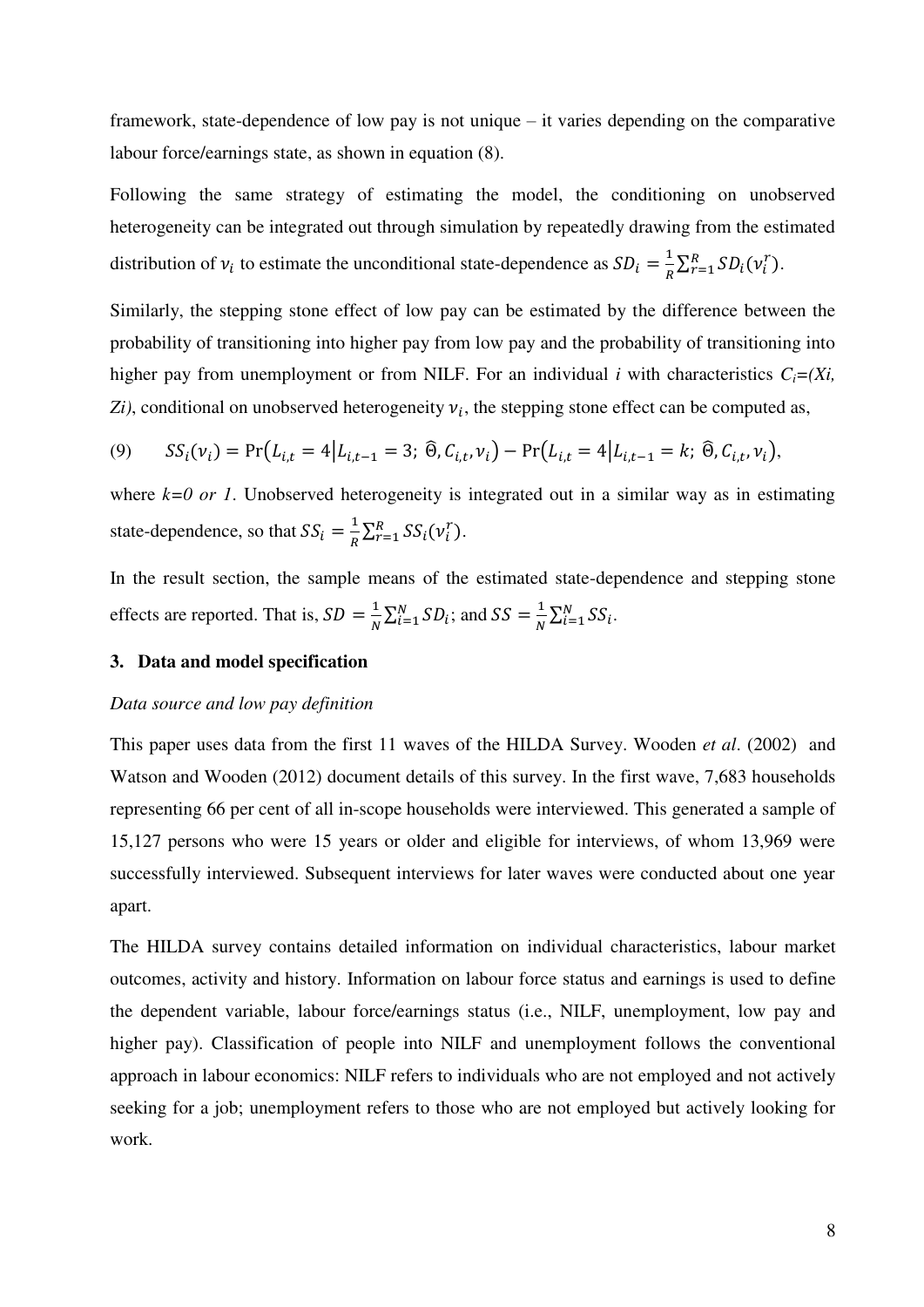However, there is not a consensus on how to define low pay (and consequently its counterpart, higher pay). First, there is the issue whether weekly earnings or hourly earnings should be used to define low pay. Like most other household surveys, the HILDA data provide information on weekly earnings. However, using weekly earnings to define low pay is problematic for those who work part-time – they are likely to be classified as on low pay, simply because they work fewer hours and the low hours worked are out of their own choice (e.g., they prefer leisure to work or are balancing work with caring responsibilities). To avoid this problem, in this study hourly earnings are used to define low pay status and hourly earnings are derived by dividing weekly earnings by weekly hours worked from the main job.<sup>6</sup> Using hourly earnings may overestimate low pay for those who reported very long working hours as a result of unpaid overtime. To partly remedy this problem, weekly working hours are top-coded at 55 hours a week.

Another issue in defining low pay is where to set the low pay threshold, the hourly earnings level below which workers can be classified as on low pay. Different thresholds have been used in the literature. This study uses two low pay thresholds to test the robustness of the results: (a) two thirds of the median hourly earnings, which appears to be the most popular definition for low pay (Buddelmeyer *et al*. 2010); and (b) the first quintile of the hourly earnings distribution, which has been used in a number of studies.

The sample used in this study includes Australian employees aged between 21 and 60 years (inclusive).<sup>7</sup> Following convention, full-time students in the age range are excluded. Observations with missing dependent and independent variables are also excluded for a selfexplanatory reason.<sup>8</sup> Since panel data models require at least two observations for each individual for identification purposes, those individuals with only one observation are excluded from the sample. It is well established in the literature that males and females behave differently in the labour market. This study therefore models males and females separately. The male sample has 26,951 observations, representing 4,385 individuals; the female sample has 34,017 observations, representing 5,254 individuals.

Summary statistics of the sample are presented in Appendix Table a1. Consistent with findings

<sup>&</sup>lt;sup>6</sup> Specifically, weekly earnings are taken from a derived variable on weekly gross wages and salary, including estimation from net earnings.

 $<sup>7</sup>$  That is, employers, self-employed, own account workers and contributing family workers are excluded from the</sup> sample since they are unlikely to be paid based on their working hours, and consequently difficult to determine their low pay status.

<sup>&</sup>lt;sup>8</sup> The vast majority of the observations excluded for this reason are due to missing dependent or lagged dependent variables.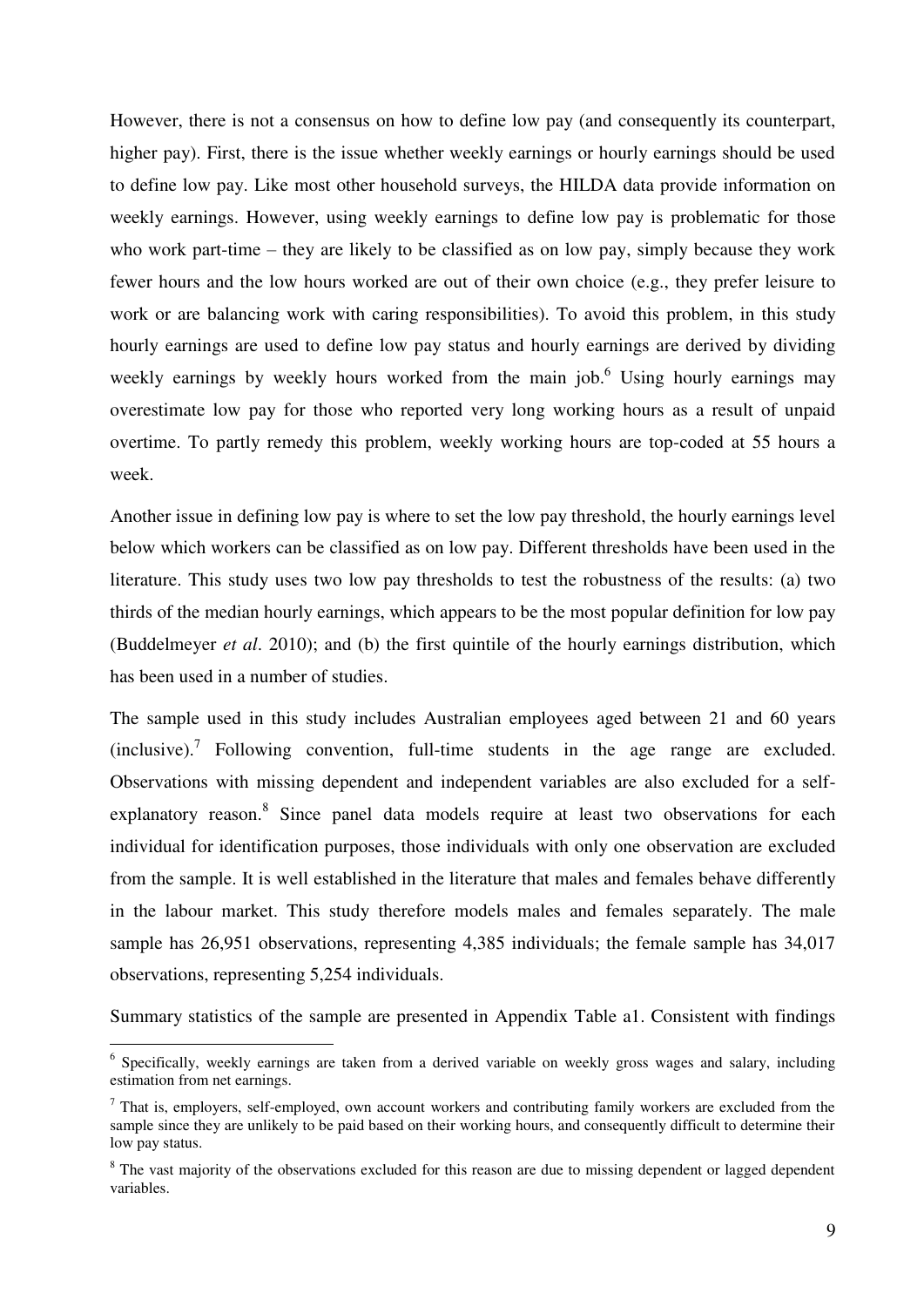in earlier studies (e.g., Healy and Richardson 2006; McGuinness *et al*. 2007), low paid workers tend to be single, young, low educated, and migrants from non-English speaking backgrounds.

The sample is an unbalanced panel and naturally there would be a concern over the potential impact of attrition on the estimation results. However, in a similar modelling framework to the current study, Uhlendorff (2006) shows that panel attrition can be treated as exogenous with respect to low pay and non-employment dynamics of German workers. In addition, Cappellari and Jenkins (2008) show that panel attrition is not a concern in modelling low pay transitions of the UK workers, where low pay is defined as a binary variable. Given these pieces of empirical evidence, we expect ignoring panel attrition should have little impacts on the estimation results.

#### *Transitions of labour force/earnings status*

Table 1 presents the year-on-year transitions of labour force/earning status by pooling all the 11 waves of the HILDA data. For males, the transition rate from unemployment to higher pay over a year period is about 37 per cent, while the transition rate from low pay to higher pay is about 51 per cent. The difference between the two transition rates is about 14 percentage points. For females, the gap of the transition rates is higher, at about 18 percentage points. The difference in the transition rate into higher pay between those who are from low pay and those who are from NILF is around 40 percentage points for both males and females. Therefore, for both males and females those who are on low pay have a higher probability of transitioning into higher pay in the following year than those who are either unemployed or NILF. This suggests that low pay employment has a stepping stone effect relative to either unemployment or NILF.

On the other hand, low pay does show stickiness relative to other labour force/earnings states. That is, those who are on low pay tend to have a higher probability to be in low pay in the following year than those who are not on low pay. For example, for males the probability of remaining in low pay in the following year for those who are on low pay in this year is about 42 per cent, compared with 4, 10 and 3 per cent respectively for those who are on higher pay, unemployed and NILF in this year. A similar pattern exhibits for females.

However, we should not draw inferences on stepping stone effects and/or state-dependence of low pay from this simple cross-tabulation, since these results may be driven by observed and/or unobserved differences in individual characteristics. For example, the summary statistics show that those who are on low pay are less likely to have a health condition than those who are unemployed or NILF, and this may explain why those on low pay are more likely to move to higher pay than those who are not employed. In addition, it is also likely that those who are on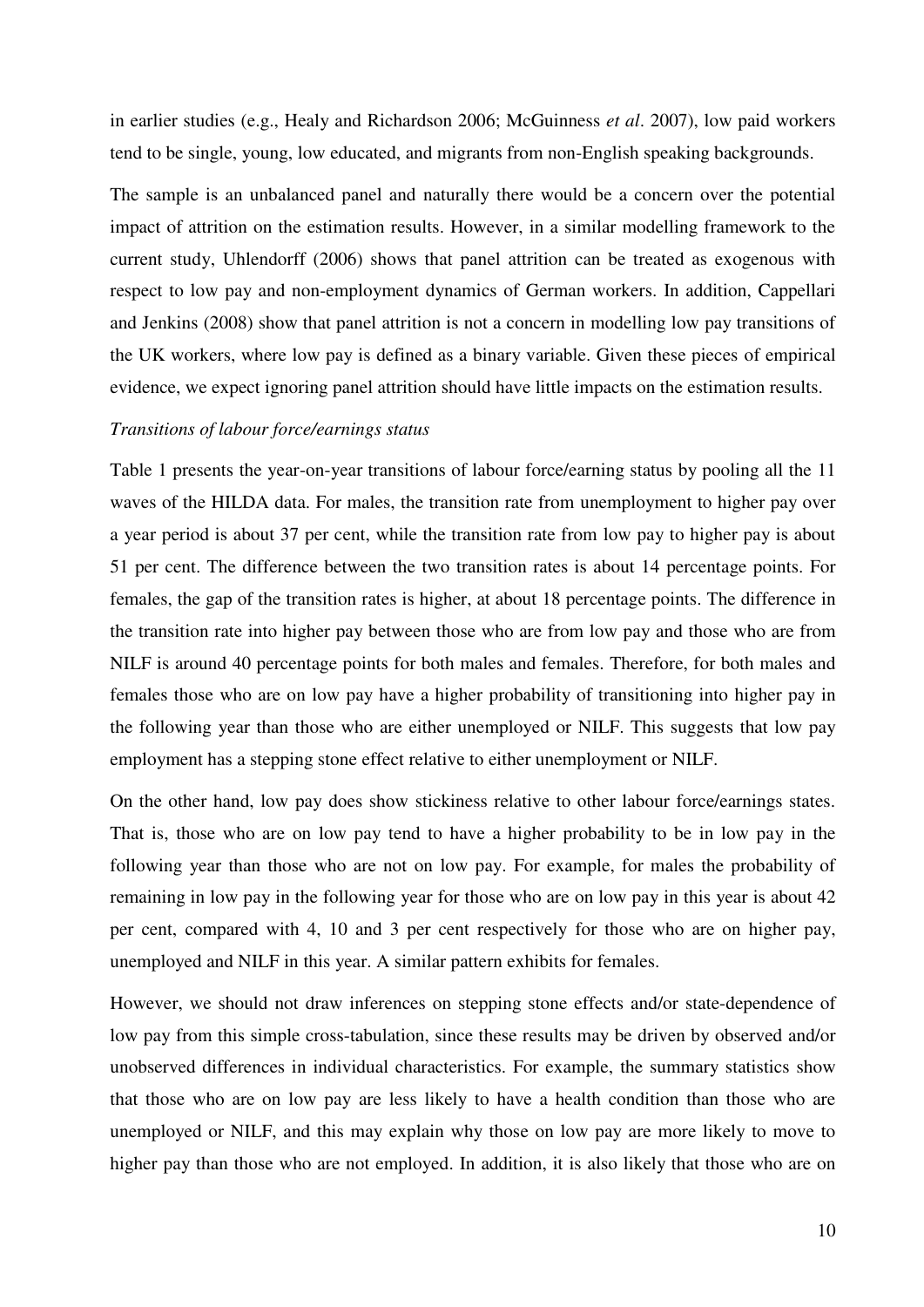low pay have better unobserved skills (e.g., ability) than those who are not employed and therefore are more likely to move to higher pay in the future. The model described earlier controls for the differences in both observed and unobserved individual characteristics and thus allows for more accurate inferences regarding the stepping stone effect and state-dependence of low pay employment.

#### *Model specification*

As discussed earlier, (one year) lagged labour force/earnings states are included in the model as explanatory variables to estimate the stepping stone effect and state-dependence of low pay employment. Labour force/earnings states at the time when they first entered the survey are also included to address the initial condition problem.

In addition to the lagged and initial labour force/earnings status variables, the following explanatory variables are included as control variables in the model: *education* (six dummies indicating the highest education qualification obtained, including degree or higher, diploma, certificate level 3-4, certificate level 1-2, year 12, and year 11 and below); *age* (five age category dummies); marital status (one dummy indicating whether a person is married or partnered); *health* (one dummy indicating whether long-term health condition is present); *country of birth* (three dummies indicating whether a person was born in Australia - OZ born, an immigrant from an English speaking country - ESC, or an immigrant from a non-English speaking country - NESC); *age of the youngest child* (five dummies indicating no dependent children under 18, youngest child aged 0-2, youngest child aged 3-5, youngest child aged 6-11, and youngest child aged 12-17); *the total number of children aged under 18 years*; and *region of residence* (four dummies representing cities, inner regions, outer regions and remote areas).

Furthermore, wave dummies are included to control for the effect of time; they may also capture the impacts of macroeconomic conditions and policy settings on labour force/earnings status. For the mean variables to account for correlated random effects, the means of the time-varying variables marital status, health and the number of children are included in the model.

#### **4. Estimation result**

The main results are shown in panel (b) of Table 2. To facilitate discussion of the results, the mean predicted transition probabilities of the sample are presented in panel (a) of Table 2. The coefficient estimates of the models can be found in Appendix Table a2.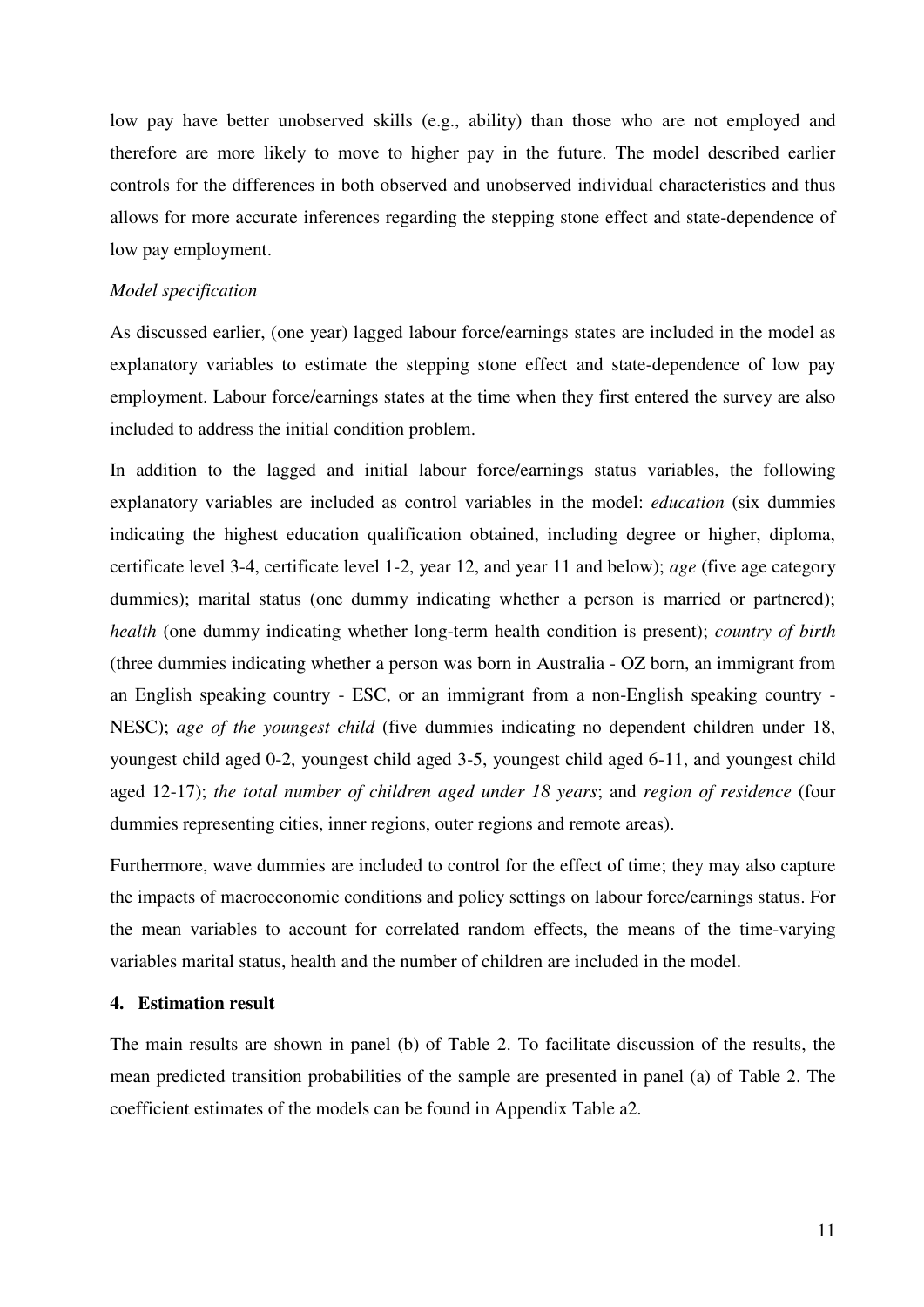#### *Stepping stone effect*

The estimates for the stepping stone effects are shown in column IV of panel (b) in Table 2. As discussed earlier, they are the differences between the probability of transitioning into higher pay from low pay and the probability of transitioning into higher pay from unemployment and NILF. The estimates indicate a statistically significant stepping stone effect of low pay employment. Also, consistent with our earlier conjecture, the stepping stone effect is larger when low pay employment is compared with NILF than when it is compared with unemployment.

The estimated stepping stone effects are quantitatively similar between the two measures of low pay for both males and females. For males, compared with those who are out of the labour force, those who are on low pay have a 13 to 15 percentage point higher probability of transitioning into higher pay in the following year; compared with those who are unemployed, those who are on low pay have a 5 to 6 percentage point higher probability of transitioning into higher pay in the following year. For females, the stepping stone effect of low pay as compared to NILF is around 14 percentage points; and the stepping stone effect as compared to unemployment is about 6 percentage points. Therefore, there does not appear to be a gender difference in the stepping stone effects of low pay employment.

For German men, Uhlendorff (2006) estimates that those on low pay have a 5 to 6 percentage point higher probability of transitioning into higher pay in the following year compared with those who are not employed. This result is not directly comparable to that in this current study since Uhlendorff (2006) does not distinguish unemployment from NILF.

#### *State-dependence*

The estimates for state-dependence are shown in column III of panel (b) in Table 2. The results show that relative to other labour force/earnings states, those who are on low pay have a higher probability of being on low pay in the following year, an indication of state-dependence of low pay employment. For example, using the two-third median low pay definition, men who are on low pay have a 4 percentage point higher probability of being on low pay in the following year, compared to men who are out of the labour force or unemployed. Compared to men who are on higher pay, state-dependence is found to be around 5 percentage points. The estimates for statedependence are generally larger for females than for males for both measures of low pay.

State-dependence of low pay as compared to higher pay estimated in this study for Australian males is larger than that in Uhlendorff (2006) for German men (around 3 percentage points for the two-third median low pay definition, and around 4 percentage points for the first quintile low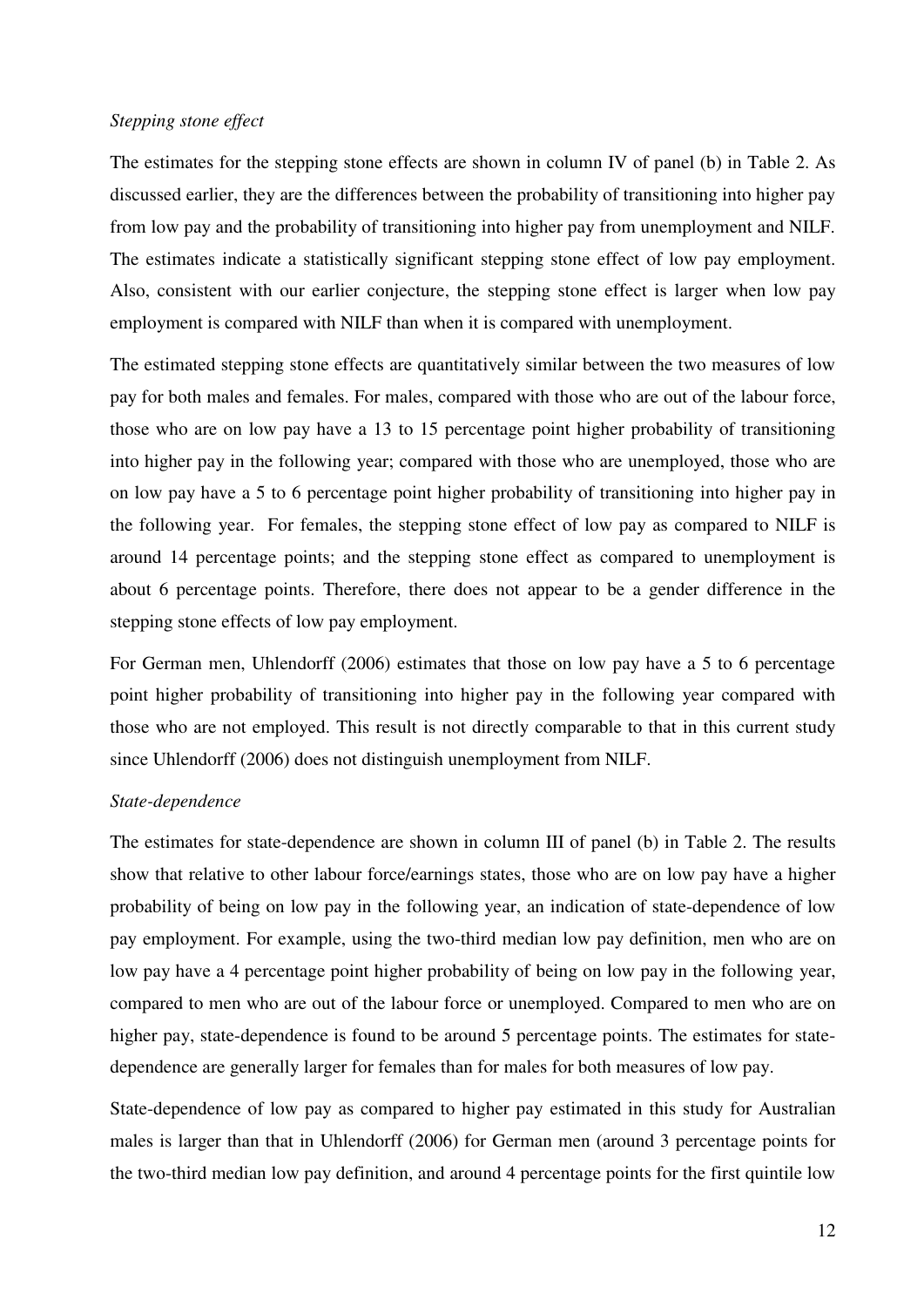pay definition). The estimates for state-depedence in this current study are close to the lower end of the estimates in Clarke and Kanellopoulos (2009) for males in 12 European countries (ranging from 0.07 for Demark to 0.24 for Portugal); they are lower than that in Stwart and Swaffield (1999) for British men, which ranges from 0.14 to 0.25 depending on the models and definitions of low pay.

However, the state-dependence estimates for low pay employment as compared to NILF and unemployment need to be interpreted with caution. This is because for those who are NILF or unemployed, their lower probability of transitioning into low pay relative to those who are on low pay is not because the former have a better chance of transitioning into higher pay than the latter, rather it is because the former have a higher probability of remaining not employed than the latter. For example, the estimates in columns I and II of panel (b) in Table 2 indicate that for males, compared with those who are out of the labour force, those who are on low pay have a 15 percentage point lower probability of moving out of the labour force, and a 4 percentage point lower probability of becoming unemployed in the following year. Compared with those who are unemployed, those who are on low pay have a 5 percentage point lower probability of moving out of the labour force, and 4 percentage point lower probability of becoming unemployed in the following year.

As a result, those who are on low pay have a higher probability of remaining employed in the following year than those who are either unemployed or NILF. If, from a society's perspective, employment, even low paid, is a more desirable outcome than non-employment (e.g., due to lower welfare spending and higher tax revenue), low pay employment is preferable than nonemployment for its impact on future employment.

#### *Does low pay lead to joblessness?*

As discussed earlier, empirical evidence on the low pay – no pay cycle has so far been mixed in the literature. What can we learn from our estimates on this issue? Column II of panel (b) in Table 2 shows the difference between the probability of transitioning to unemployment from low pay and the probability of transitioning to unemployment from other labour force/earnings states. The results indicate that those who are on low pay have a slightly higher probability of transitioning to unemployment than those who are on higher pay for both males and females. However, these transition probability differences are very small in magnitude and statistically insignificant, indicating that those who are on low pay are roughly equally likely to transition into unemployment as those who are on higher pay, a result consistent with that of Buddelmeyer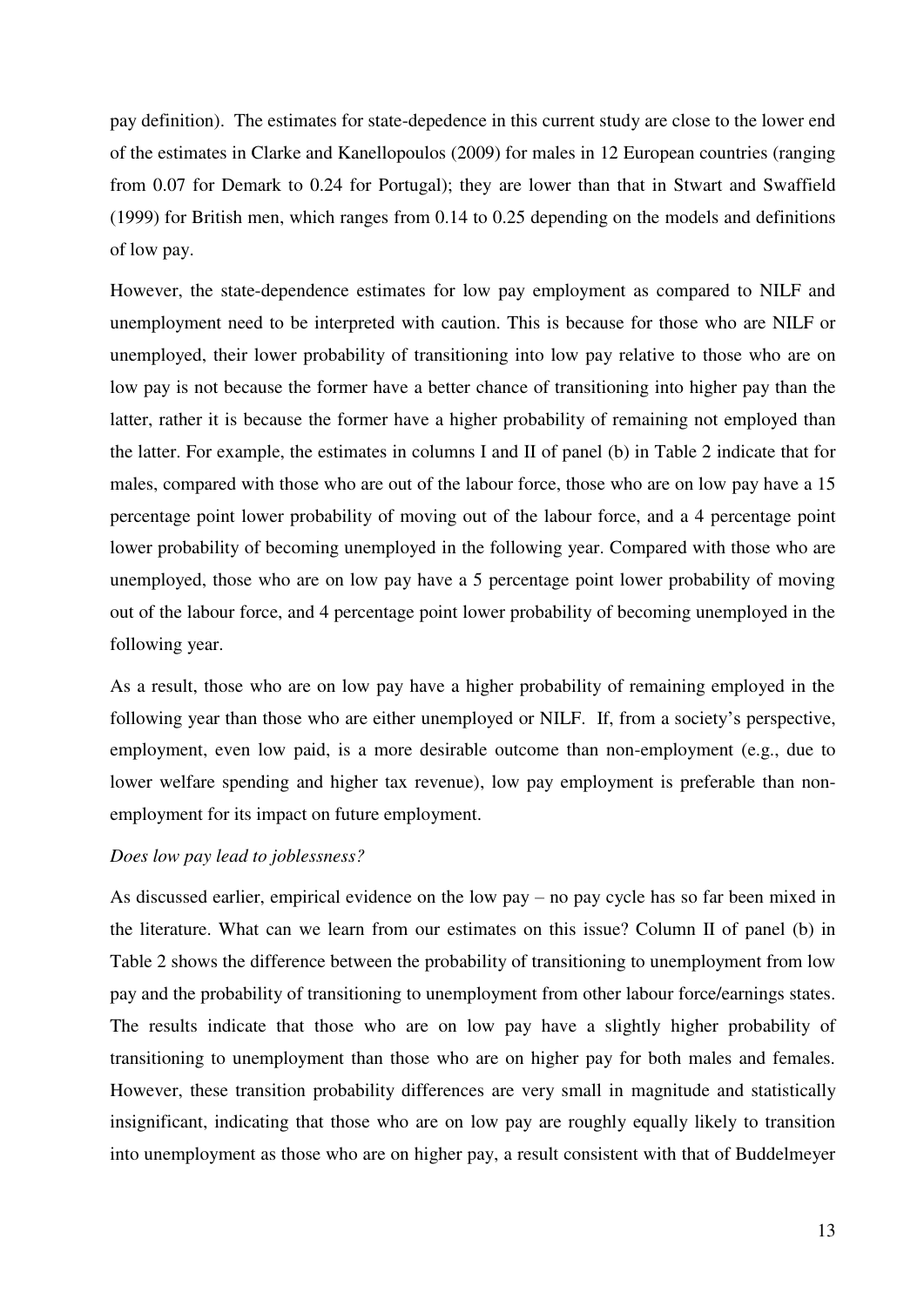*et al*. (2010). Furthermore, the results in column I of panel (b) in Table 2 indicate that those who are on low pay are more or less equally likely to transition into NILF as those who are on higher pay. Therefore, overall the results here do not support a low pay – no pay cycle after observed and unobserved heterogeneity is accounted for.

#### **5. Conclusion**

Using the first 11 wave HILDA Survey, this study examined whether and to what extent low pay is persistent (i.e., state-dependence of low pay), and whether and to what extent low pay leads to higher pay (i.e., stepping stone effects of low pay). To this end, a dynamic random effects multinomial logit model was estimated separately for male and female Australians to account for observed and unobserved individual heterogeneity, and state-dependence and stepping stone effects of low pay were then computed from the estimated models.

The results show that both state-dependence and stepping stone effects of low pay are present after observed and unobserved individual heterogeneity is accounted for. That is, other things being equal, those employees who are on low pay are more likely to be found on low pay in the future, compared with those who are not in the labour force, unemployed or on higher pay. On the other hand, other things being equal, those who are on low pay are more likely to move into higher pay in the future than those who are either not in the labour force or unemployed.

While there is evidence on state-dependence of low pay employment, people who are on low pay are found to be more likely to be in employment in the future than those who are either unemployed or not in the labour force. In addition, those who are on low pay do not appear to be more likely to move out of employment than those who are on higher pay. These results suggest that there is not a low pay – no pay cycle among Australian workers, once observed and unobserved individual heterogeneity is accounted for.

The findings that low pay works as a stepping stone to higher pay and does no lead to nonemployment provide supportive evidence for the work-first approach in welfare reforms and also suggest that minimum wages should be set at an appropriate level that promotes employment, even if they are low paid.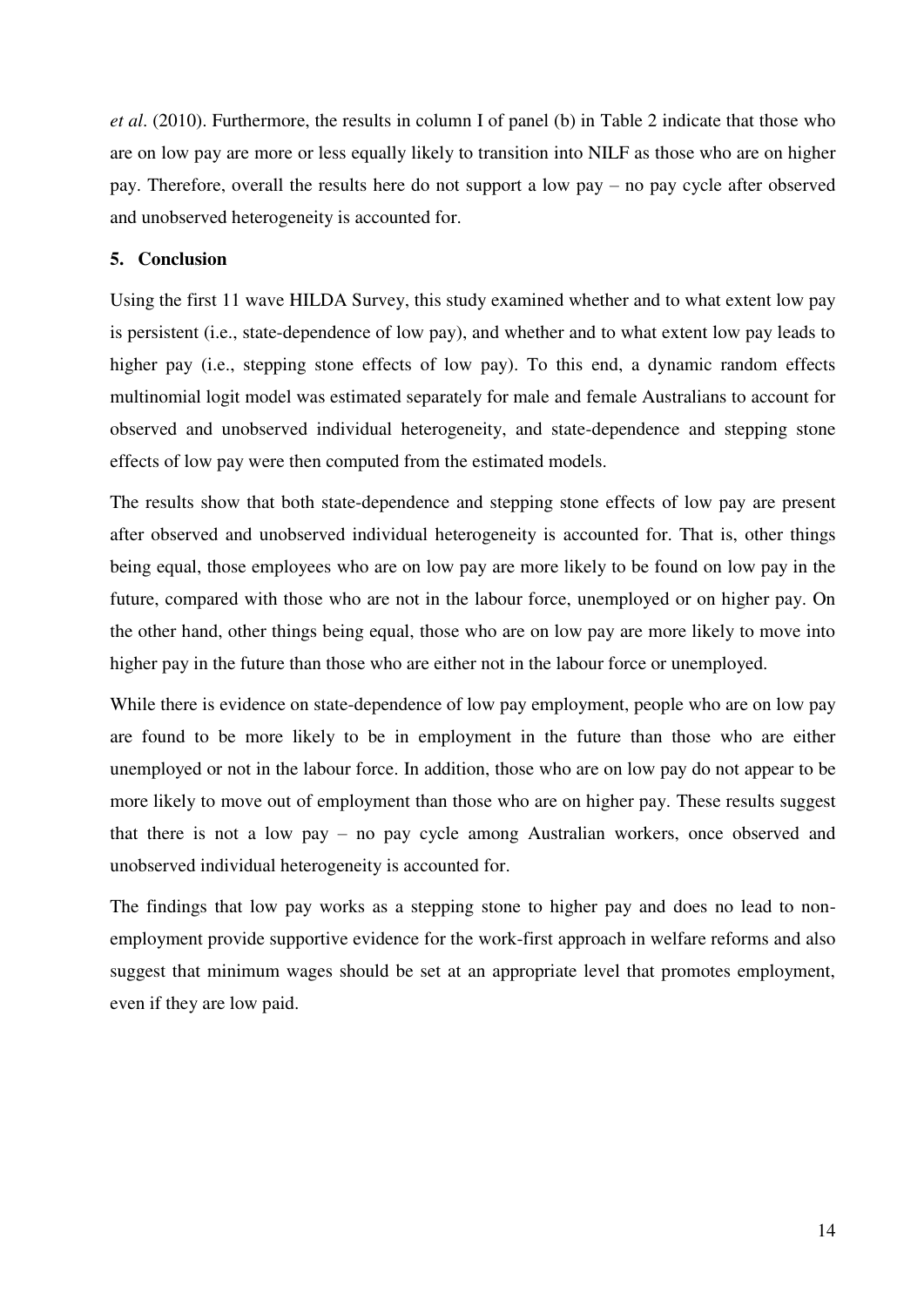#### **References**

Buddelmeyer H., Lee W. & Wooden M. (2010) 'Low-Paid Employment and Unemployment Dynamics in Australia', *Economic Record,* 86 (272), pp.28-48.

Butler, J. S., and Moffitt, R. (1982) 'A computationally efficient quadrature procedure for the one-factor multinomial probit model', *Econometrica,* 50: 761-764.

Cappellari, L. (2002) 'Do the 'Working Poor' Stay Poor? An Analysis of Low Pay Transitions in Italy', *Oxford Bulletin of Economics and Statistics*, 64, pp. 87-110.

---- (2007) 'Earnings Mobility among Italian Low Paid Workers', *Journal of Population Economics*, 20, pp. 465-482.

Cappellari, L. and Jenkins, S.P. (2008) 'Estimating Low Pay Transition Probabilities, Accounting for Endogenous Selection Mechanisms', *Journal of the Royal Statistical Society*, Series C 57, pp.65-86.

Clarke, K. and Kanellopoulos N.C. (2009) 'Low Pay Persistence in European Countries', *IZA Discussion Paper No. 4183*.

Dunlop Y. (2001) 'Low-paid Employment in the Australian Labour Market, 1995-97', in J. Borland, B. Gregory and P. Sheehan (eds), *Work Rich, Work Poor: Inequality and Economic Change in Australia*. Centre for Strategic Economic Studies, Victoria University, Melbourne; pp.95-118.

Gosling, A., Johnson, P., McCrae, J. and Paul, G. (1997) 'The Dynamics of Low Pay and Unemployment in Early 1990s Britain'. Institute of Fiscal Studies, London.

Greene, W.H. 2002, *Econometric Analysis*, 4<sup>th</sup> edition, Macmillan Publishing Company: New York.

Gregory, M. and Elias, P. (1994) 'Earnings Transitions of the Low Paid in Britain, 1976-91: A Longitudinal Analysis', *International Journal of Manpower,* 15, pp.170-88.

Healy, J. And Richardson, S. (2006) 'An Updated Profile of the Minimum Wage Workforce in Australia' *Australian Fair Pay Commission Research Report No. 4/06*.

Knabe, A. and Plum, A. (2010) 'Low-Wage Jobs – Stepping Stone or Poverty Trap?', SOEP Papers on Multidisciplinary Panel Data Research No. 337.

McGuinness, S., Freebairn, J. And Mavromaras, K. (2007) 'Characteristics of Minimum Wage employees – Revised May 2007', *Report Commissioned by the Australian Fair Pay Commission*.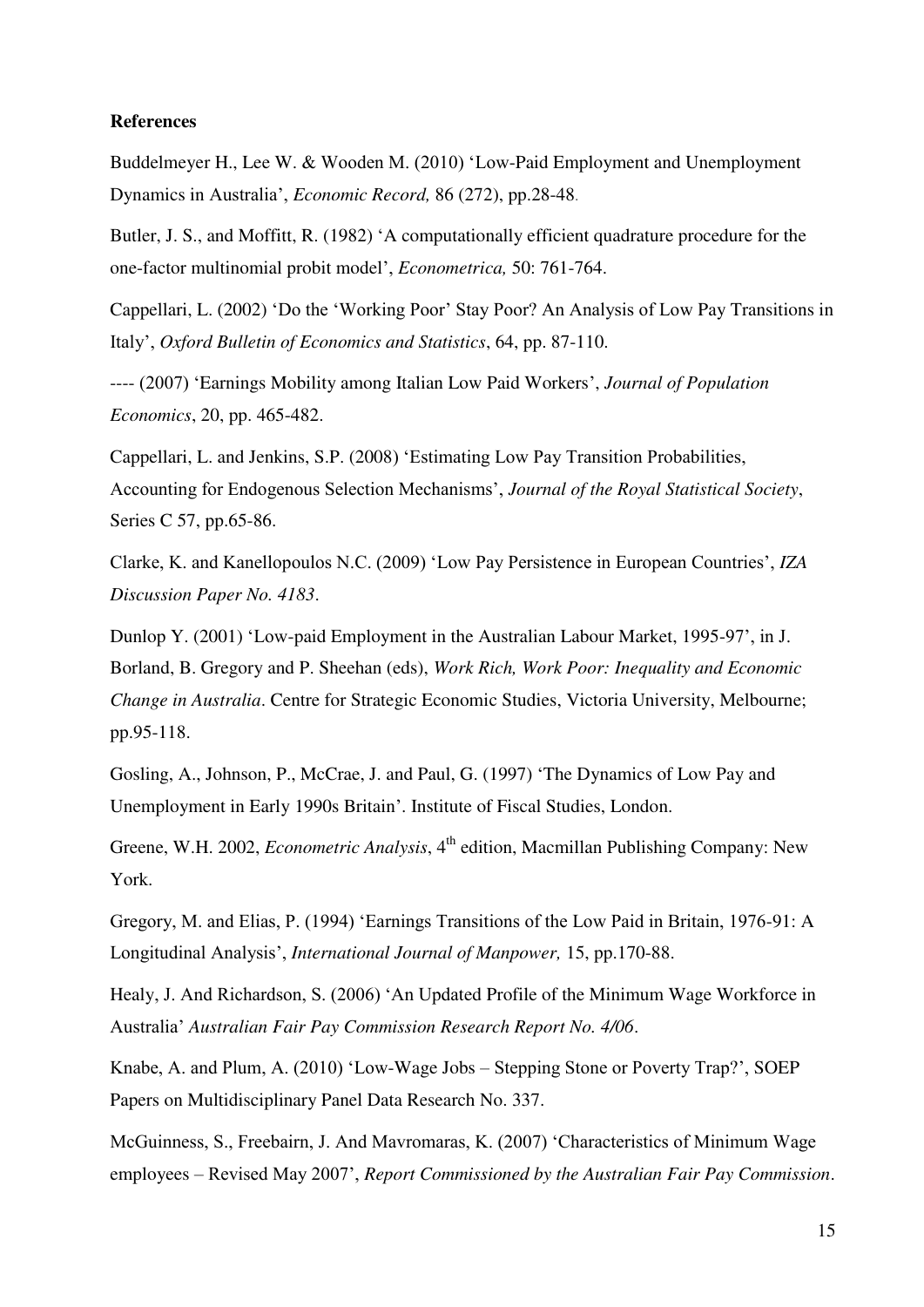Mosthaf,A., [Schnabel,](http://scholar.google.com.au/citations?user=LjaC_FwAAAAJ&hl=en&oi=sra) C. an d Stephani, J. (2011) '[Low-Wage Careers: Are There Dead-End](http://link.springer.com/article/10.1007/s12651-010-0036-4)  [Firms and Dead-End Jobs?](http://link.springer.com/article/10.1007/s12651-010-0036-4)', *Journal for Labour Market Research*, 43 (3), pp.231-249.

Mundlak, Y. (1978) 'On the Pooling of Time Series and Cross Section Data', *Econometrica,* 46: 69-85.

Neumark, D. And Wascher, W. (2007) 'Minimum Wages and Employment', *IZA Discussion Paper No. 2570.* 

Perkins, D. and Scutella, R. (2008) 'Improving Employment Retention and Advancement of Low-Paid Workers', *Australian Journal of Labour Economics*, 11, pp.97-114.

Sloane, P.J. and Theodossiou, I. (1998) 'An Econometric Analysis of Low Pay and Earnings Mobility in Britain', in R. Asplund, P.J. Sloane and I. Theodossiou (eds), *Low Pay and Earnings Mobility in Europe*. Edward Elgar, Cheltenham; pp.103-15.

Stewart, M. (2007) 'The Inter-related Dynamics of Unemployment and Low Pay', *Journal of Applied Econometrics*, 22, pp.511-31.

---- (2006) 'Maximum Simulated Likelihood Estimation of Random-Effects Dynamic Probit Models with Autocorrelated Errors', *STATA Journal*, 6 (2): 256-272.

Stewart, M.B. and Swaffield, J.K. (1997) 'The Dynamics of Low Pay in Britain', in P. Gregg (ed.), *Jobs, Wages and Poverty: Patterns of Persistence and Mobility in the Flexible Labour Market*. Centre for Economic Performance, London; pp.36-51.

Stewart, M.B. and Swaffield, J.K. (1999) 'Low Pay Dynamics and Transition Probabilities', *Economica*, 66, pp.23-42.

Train, K.E. (2003) *Discrete Choice Methods with Simulation*, Cambridge.

Uhlendorff, A. (2006) 'From No Pay to Low Pay and Back Again? A Multi-State Model of Low Pay Dynamics', *IZA Discussion Paper No. 2482*.

Watson, N. and Wooden, M. (2012) 'The HILDA Survey: A Case Study in the Design and Development of a Successful Household Panel Study', *Longitudinal and Life Course Studies* 3(3), October, pp. 369-381.

Wooden, M., Freidin, S. Watson, N. (2002) 'The Household, Income and Labour Dynamics in Australia (HILDA) Survey: Wave 1', *Australian Economic Review*, **35**(3), pp.339–48.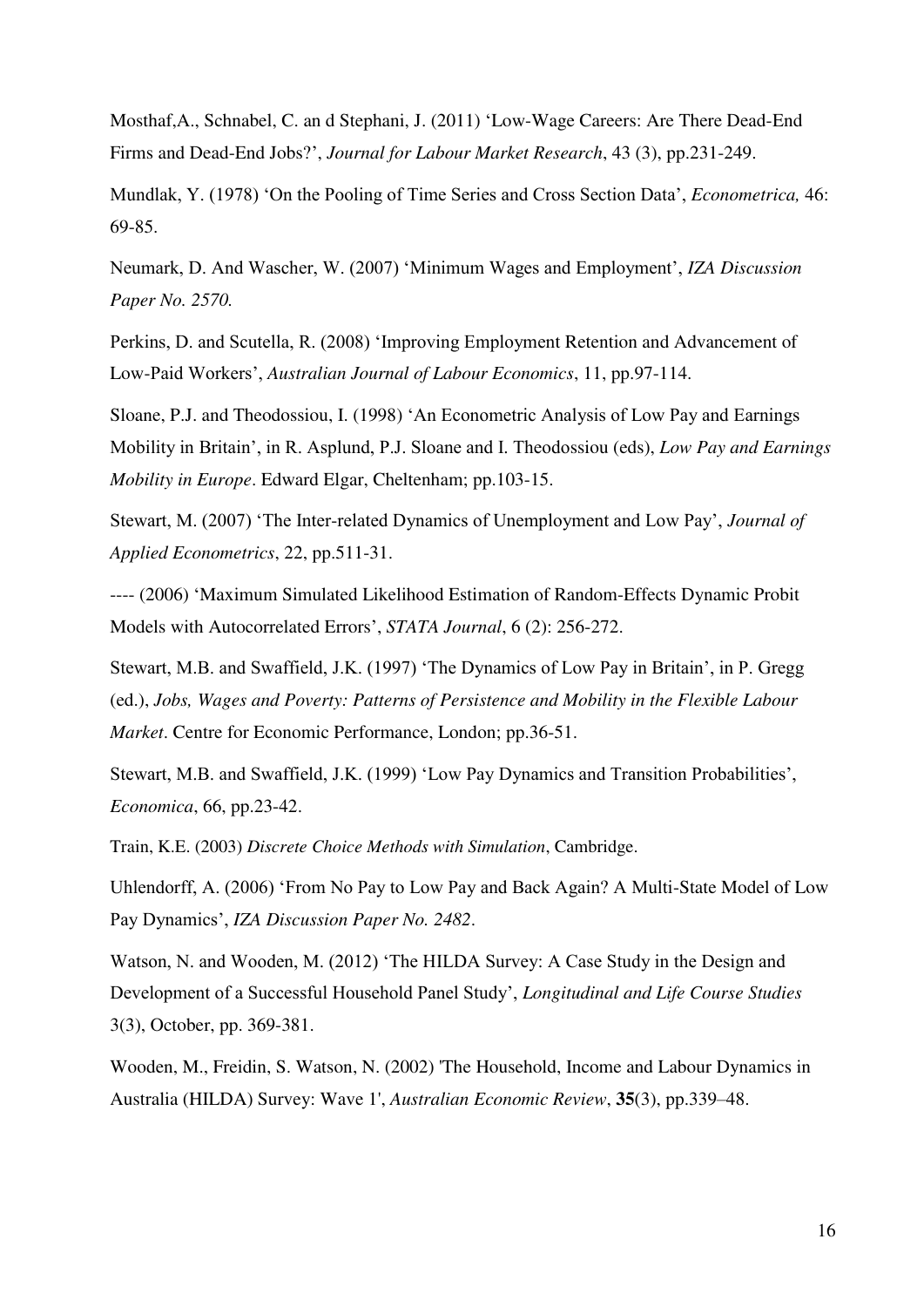Wooldridge, J. M. (2005) 'Simple Solutions to the Initial Conditions Problem in Dynamic, Nonlinear Panel Data Models with Unobserved Heterogeneity', *Journal of Applied Econometrics*, 20: 39–54.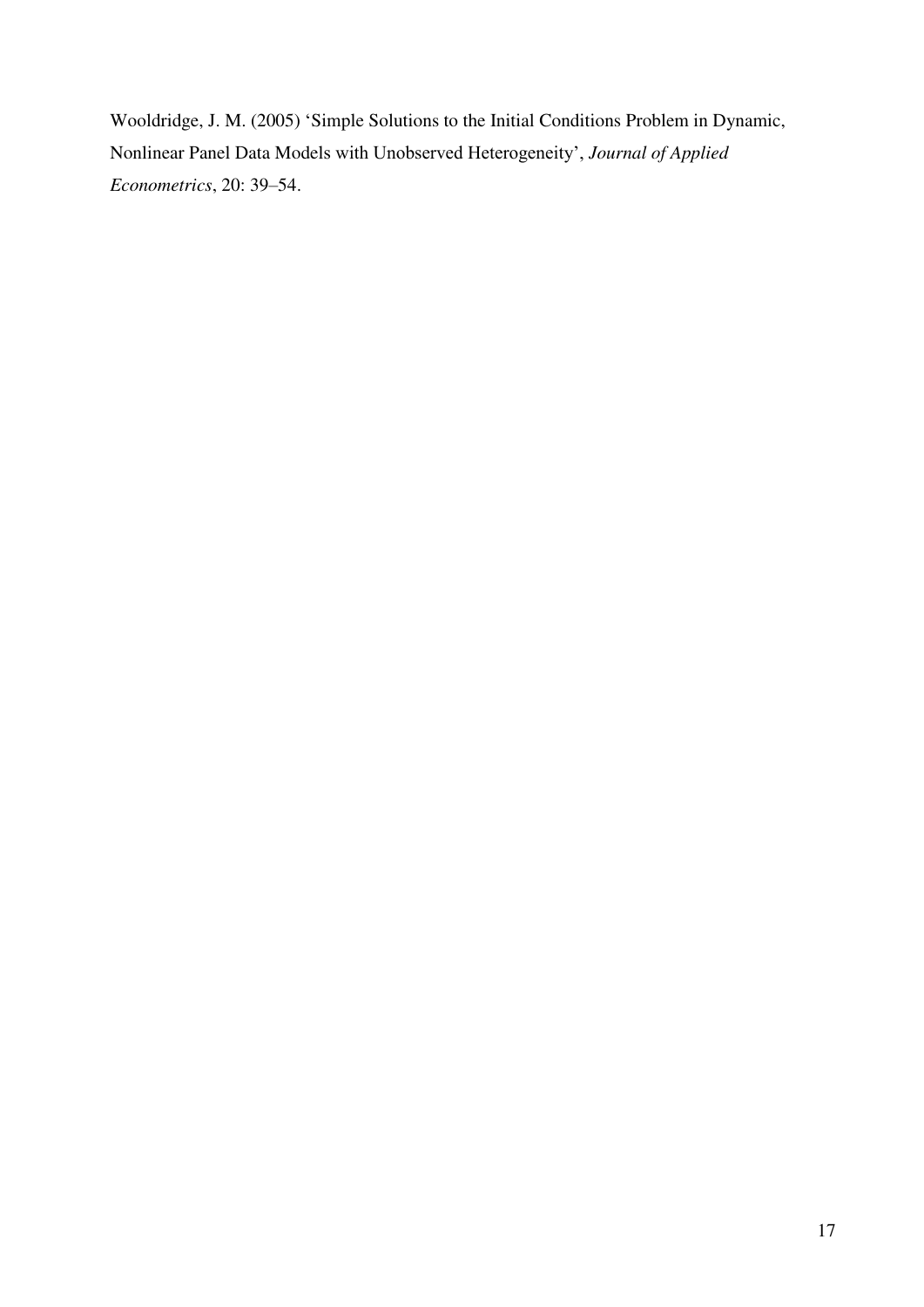|                              |               | Labour force/earnings status t |         |            |              |
|------------------------------|---------------|--------------------------------|---------|------------|--------------|
| <b>Labour force/earnings</b> | Not in labour |                                |         |            | Number of    |
| status t-1                   | force         | Unemployed                     | Low pay | Higher pay | observations |
|                              |               | <b>Males</b>                   |         |            |              |
| Not in labour force          | 80.36         | 6.59                           | 3.10    | 9.94       | 2,867        |
| Unemployed                   | 20.08         | 32.55                          | 10.32   | 37.05      | 1,066        |
| Low pay                      | 3.63          | 3.99                           | 41.64   | 50.74      | 1,955        |
| Higher pay                   | 1.96          | 1.59                           | 3.83    | 92.62      | 21,063       |
| All males                    | 11.14         | 3.52                           | 6.75    | 78.59      | 26,951       |
|                              |               | <b>Females</b>                 |         |            |              |
| Not-in-labour force          | 81.34         | 4.34                           | 3.07    | 11.25      | 9,584        |
| Unemployed                   | 30.86         | 25.79                          | 10.66   | 32.69      | 1,144        |
| Low pay                      | 10.01         | 3.58                           | 35.59   | 50.82      | 2,737        |
| Higher pay                   | 5.92          | 1.35                           | 6.35    | 86.37      | 20,552       |
| All females                  | 28.34         | 3.20                           | 7.93    | 60.54      | 34,017       |

**Table 1: Year-on-year transitions of labour force/earnings status (row percentage)**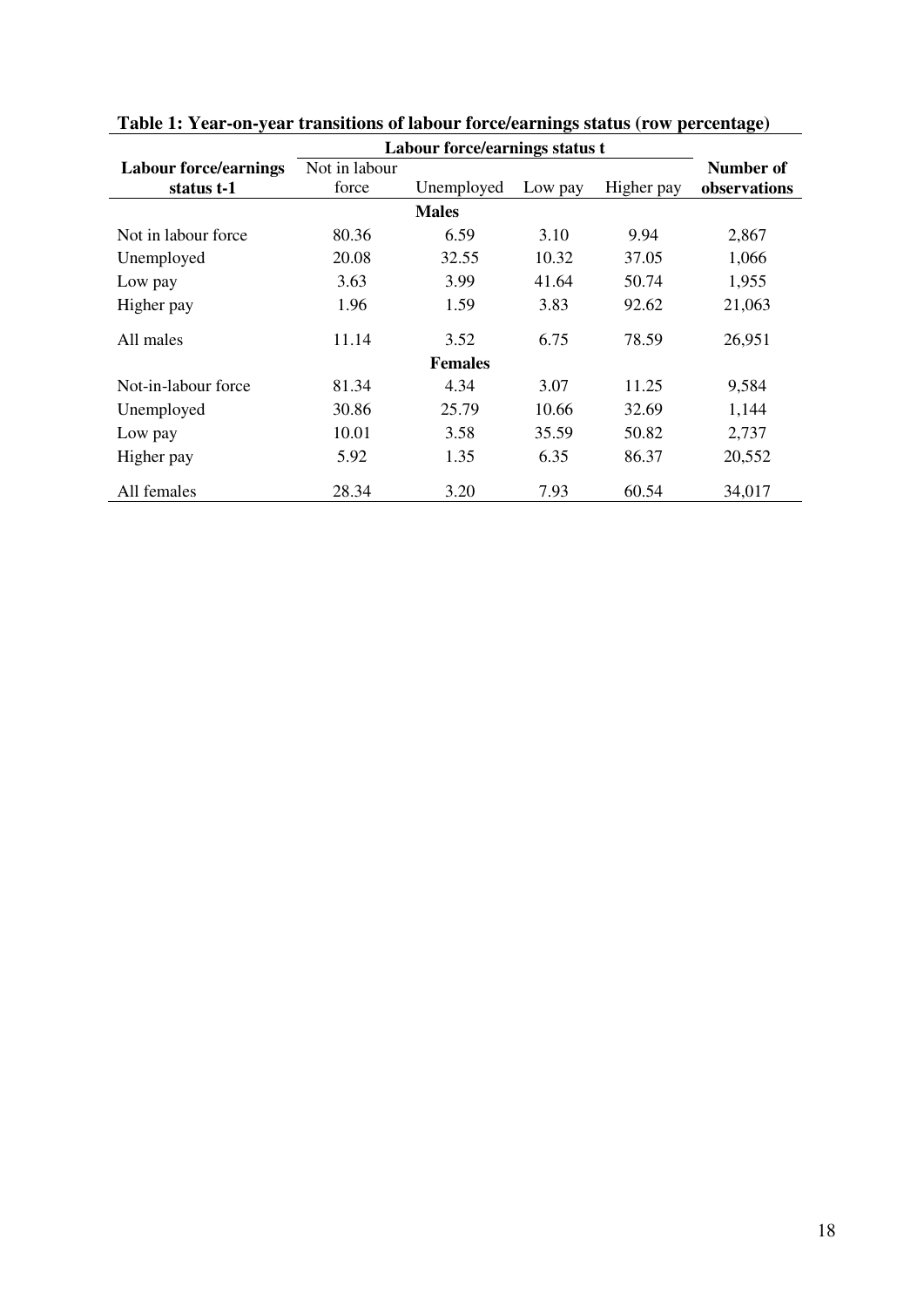| rabic 2. Fredicted transition probabilities and their unitertites |              | Males                                      |             | Females                                                                                                          |              |              |                                  |               |
|-------------------------------------------------------------------|--------------|--------------------------------------------|-------------|------------------------------------------------------------------------------------------------------------------|--------------|--------------|----------------------------------|---------------|
|                                                                   |              | A. Two thirds median low pay threshold     |             |                                                                                                                  |              |              |                                  |               |
|                                                                   |              |                                            |             | (a). Predicted labour force/earnings state probabilities at t, conditional on labour force/earnings state at t-1 |              |              |                                  |               |
|                                                                   | NILF, t      | Unemploy, t                                | Low pay, t  | Higher pay, t                                                                                                    | NILF, t      | Unemploy, t  | Low pay, t                       | Higher pay, t |
| $(1)$ NILF, $t-1$                                                 | 0.2283       | 0.0745                                     | 0.0752      | 0.6220                                                                                                           | 0.4186       | 0.0537       | 0.0577                           | 0.4700        |
| s.e.                                                              | 0.0224       | 0.0313                                     | 0.0172      | 0.0305                                                                                                           | 0.0198       | 0.0144       | 0.0106                           | 0.0199        |
| $(2)$ Unemploy, $t-1$                                             | 0.1258       | 0.0716                                     | 0.0738      | 0.7287                                                                                                           | 0.2930       | 0.0788       | 0.0791                           | 0.5491        |
| S.e.                                                              | 0.0159       | 0.0345                                     | 0.0222      | 0.0376                                                                                                           | 0.0213       | 0.0235       | 0.0176                           | 0.0276        |
| $(3)$ Low pay, t-1                                                | 0.0779       | 0.0315                                     | 0.1148      | 0.7759                                                                                                           | 0.1987       | 0.0283       | 0.1642                           | 0.6088        |
| s.e.                                                              | 0.0082       | 0.0147                                     | 0.0267      | 0.0297                                                                                                           | 0.0154       | 0.0098       | 0.0287                           | 0.0268        |
| $(4)$ Higher pay, t-1                                             | 0.0785       | 0.0308                                     | 0.0624      | 0.8282                                                                                                           | 0.2077       | 0.0244       | 0.0870                           | 0.6810        |
| s.e.                                                              | 0.0068       | 0.0132                                     | 0.0149      | 0.0207                                                                                                           | 0.0139       | 0.0087       | 0.0171                           | 0.0205        |
|                                                                   |              |                                            |             | (b). Differences in predicted transition probabilities (relative to transition probabilities from low pay)       |              |              |                                  |               |
|                                                                   |              | $\mathbf{I}$                               | III         | IV                                                                                                               |              | $\mathbf{I}$ | $\mathop{\mathrm{III}}\nolimits$ | IV            |
| $(3)-(1)$                                                         | $-0.1504***$ | $-0.0430**$                                | $0.0396**$  | $0.1539***$                                                                                                      | $-0.2228***$ | $-0.0263***$ | $0.1070***$                      | $0.1420***$   |
| S.e.                                                              | 0.0172       | 0.0219                                     | 0.0171      | 0.0208                                                                                                           | 0.0108       | 0.0079       | 0.0205                           | 0.018         |
| $(3)-(2)$                                                         | $-0.0480***$ | $-0.0401$                                  | $0.0410**$  | $0.0472*$                                                                                                        | $-0.0962***$ | $-0.0509***$ | $0.0853***$                      | $0.0618***$   |
| s.e.                                                              | 0.0106       | 0.0247                                     | 0.0167      | 0.0259                                                                                                           | 0.0135       | 0.0151       | 0.0176                           | 0.0219        |
| $(3)-(4)$                                                         | $-0.0006$    | 0.0006                                     | $0.0523***$ |                                                                                                                  | $-0.0088$    | 0.004        | $0.0772***$                      |               |
| S.e.                                                              | 0.005        | 0.0093                                     | 0.0175      |                                                                                                                  | 0.008        | 0.0047       | 0.0172                           |               |
|                                                                   |              | <b>B.</b> First quintile low pay threshold |             |                                                                                                                  |              |              |                                  |               |
|                                                                   |              |                                            |             | (a). Predicted labour force/earnings state probabilities at t, conditional on labour force/earnings state at t-1 |              |              |                                  |               |
|                                                                   | NILF, t      | Unemploy, t                                | Low pay, t  | Higher pay, t                                                                                                    | NILF, t      | Unemploy, t  | Low pay, t                       | Higher pay, t |
| $(1)$ NILF, $t-1$                                                 | 0.2349       | 0.0800                                     | 0.1201      | 0.5650                                                                                                           | 0.4212       | 0.0535       | 0.1071                           | 0.4182        |
| s.e.                                                              | 0.0229       | 0.0311                                     | 0.0216      | 0.0296                                                                                                           | 0.0199       | 0.0135       | 0.0161                           | 0.0174        |
| $(2)$ Unemploy, $t-1$                                             | 0.1342       | 0.0751                                     | 0.1526      | 0.6380                                                                                                           | 0.2938       | 0.0665       | 0.1451                           | 0.4946        |
| s.e.                                                              | 0.0172       | 0.0340                                     | 0.0325      | 0.0422                                                                                                           | 0.0210       | 0.0196       | 0.0252                           | 0.0253        |
| $(3)$ Low pay, t-1                                                | 0.0802       | 0.0342                                     | 0.1876      | 0.6980                                                                                                           | 0.1982       | 0.0293       | 0.2402                           | 0.5322        |
| s.e.                                                              | 0.0084       | 0.0143                                     | 0.0316      | 0.0330                                                                                                           | 0.0160       | 0.0095       | 0.0317                           | 0.0258        |
| $(4)$ Higher pay, t-1                                             | 0.0771       | 0.0301                                     | 0.1080      | 0.7847                                                                                                           | 0.2081       | 0.0257       | 0.1479                           | 0.6182        |
| S.e.                                                              | 0.0066       | 0.0125                                     | 0.0205      | 0.0239                                                                                                           | 0.0138       | 0.0084       | 0.0223                           | 0.0207        |

**Table 2: Predicted transition probabilities and their differences**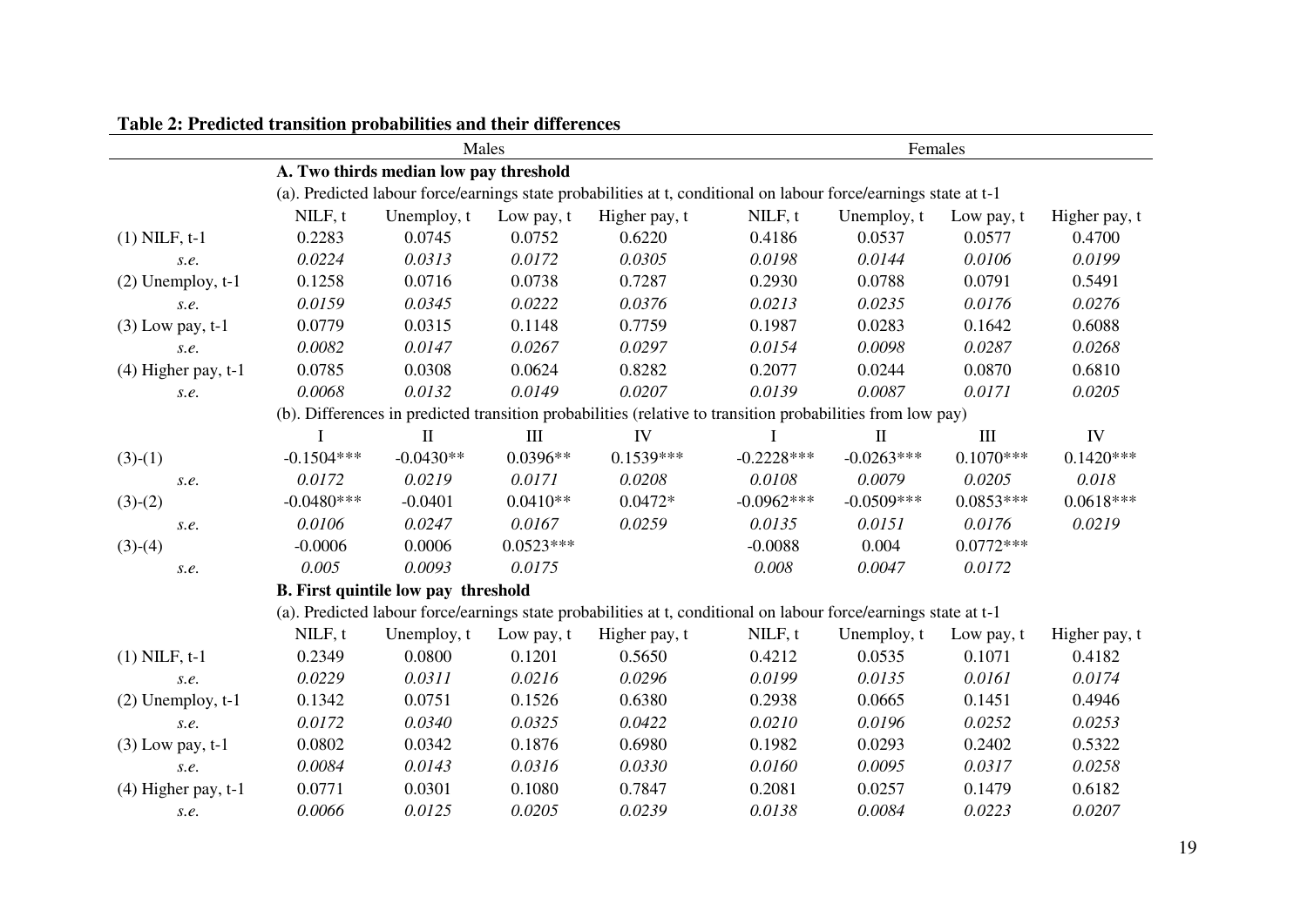|  | (b). Differences in predicted transition probabilities (relative to transition probabilities from low pay) |  |  |  |  |  |  |  |  |  |
|--|------------------------------------------------------------------------------------------------------------|--|--|--|--|--|--|--|--|--|
|--|------------------------------------------------------------------------------------------------------------|--|--|--|--|--|--|--|--|--|

|           |              |             | Ш           | IV          |              |              | Ш           | IV          |
|-----------|--------------|-------------|-------------|-------------|--------------|--------------|-------------|-------------|
| $(3)-(1)$ | $-0.1547***$ | $-0.0458**$ | $0.0675***$ | $0.1329***$ | $-0.2199***$ | $-0.0254***$ | $0.1065***$ | $0.1388***$ |
| S.e.      | 0.0174       | 0.022       | 0.0195      | 0.0223      | 0.0114       | 0.0081       | 0.0207      | 0.0172      |
| $(3)-(2)$ | $-0.0540***$ | $-0.0410*$  | $0.0350*$   | $0.0600**$  | $-0.0943***$ | $-0.0505***$ | $0.0851***$ | $0.0597***$ |
| S.e.      | 0.0115       | 0.0245      | 0.0208      | 0.0264      | 0.0136       | 0.0163       | 0.0178      | 0.0205      |
| $(3)-(4)$ | 0.0031       | 0.004       | $0.0796***$ |             | $-0.0089$    | 0.0038       | $0.0772***$ |             |
| S.e.      | 0.0047       | 0.0085      | 0.0183      |             | 0.0074       | 0.0047       | 0.0168      |             |

\*\*\* indicates significant at  $1\%$ ; \*\* 5% and \* 10%.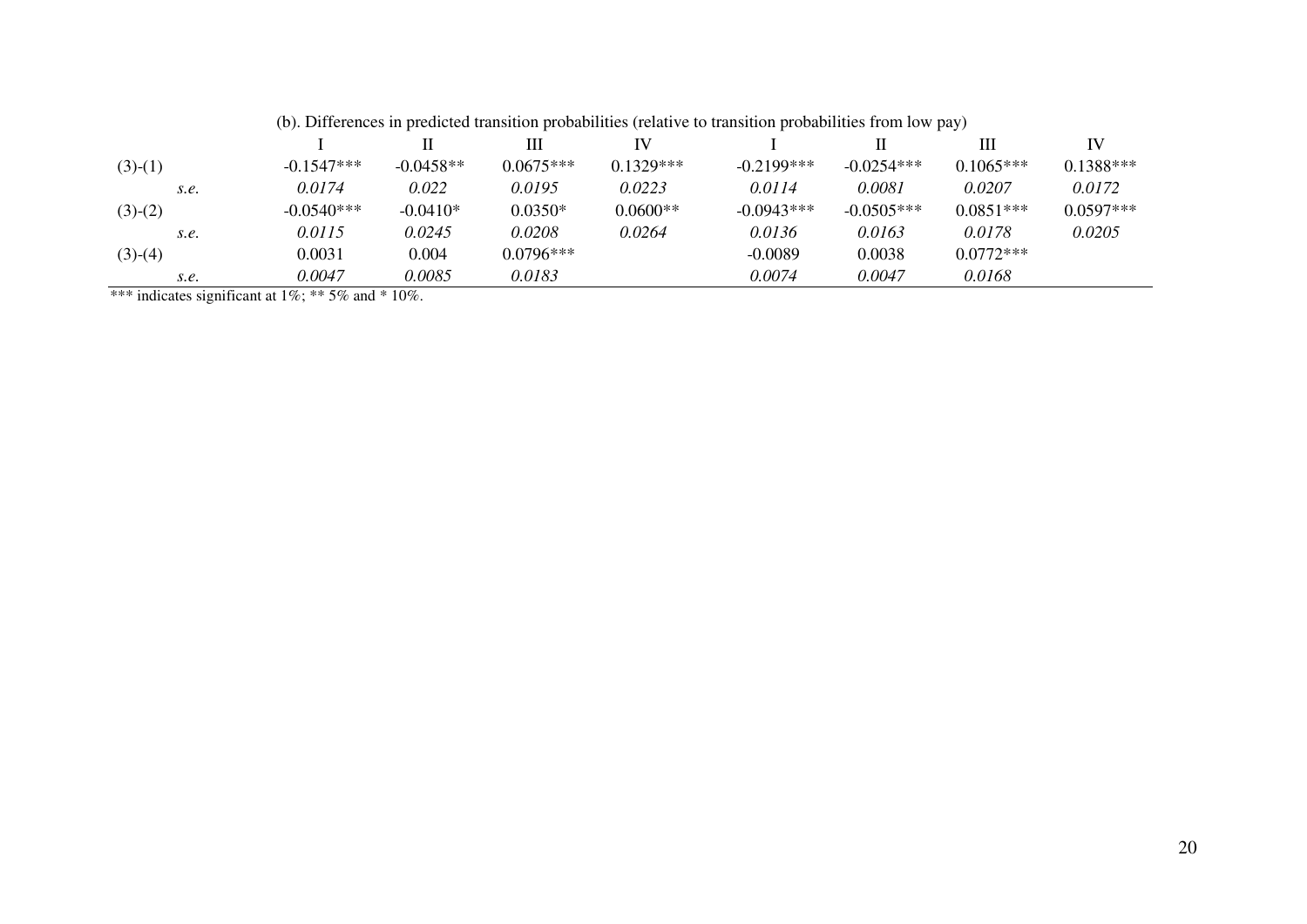## **Appendix Summary statistics and coefficient estimates**

| Table a1: Summary statistics of modelling samples |  |  |
|---------------------------------------------------|--|--|
|                                                   |  |  |

|                      |               |       | Males                  |            |        |             |       | Females                |            |        |
|----------------------|---------------|-------|------------------------|------------|--------|-------------|-------|------------------------|------------|--------|
|                      | <b>NILF</b>   | Unemp | Low pay <sup>(a)</sup> | Higher pay | All    | <b>NILF</b> | Unemp | Low pay <sup>(a)</sup> | Higher pay | All    |
| Year 11 or below     | $41.45^{(b)}$ | 38.46 | 33.68                  | 17.62      | 22.09  | 45.84       | 34.22 | 36.65                  | 20.59      | 29.45  |
| Year 12              | 11.33         | 11.49 | 19.29                  | 12.95      | 13.14  | 16.06       | 17.39 | 16.21                  | 14.38      | 15.1   |
| Certificate 1 or 2   | 3.3           | 4.11  | 4.51                   | 1.27       | 1.82   | 3.48        | 6.26  | 4.3                    | 1.83       | 2.63   |
| Certificate 3 or 4   | 25.26         | 25.92 | 25.66                  | 30.27      | 29.25  | 13.05       | 20.24 | 21.48                  | 15.33      | 15.33  |
| Diploma              | 7.53          | 7.9   | 6.87                   | 9.46       | 9.02   | 7.65        | 7.27  | 9.72                   | 11.14      | 9.92   |
| Degree or higher     | 11.13         | 12.12 | 10                     | 28.43      | 24.68  | 13.93       | 14.63 | 11.65                  | 36.73      | 27.57  |
| Married/de facto     | 55.41         | 48.79 | 56.54                  | 75.09      | 70.72  | 73.23       | 52.9  | 67.21                  | 71.38      | 70.98  |
| Health condition     | 72.14         | 31.61 | 23.68                  | 14.53      | 22.16  | 38.05       | 32.84 | 20.85                  | 14.91      | 22.51  |
| Age 21-24            | 3.73          | 13.91 | 17.53                  | 5.58       | 6.47   | 4.65        | 12.6  | 9.27                   | 5.49       | 5.78   |
| Age 25-34            | 11.86         | 27.61 | 30.38                  | 27.14      | 25.68  | 23.46       | 29.25 | 23.52                  | 24.6       | 24.34  |
| Age 35-44            | 18.43         | 25.92 | 22.86                  | 30.94      | 28.83  | 27.4        | 29.62 | 28.49                  | 29.93      | 29.09  |
| Age 45-54            | 30.76         | 21.81 | 21.1                   | 26.96      | 26.8   | 23.06       | 21.16 | 27.82                  | 30.19      | 27.69  |
| Age $55+$            | 35.22         | 10.75 | 8.13                   | 9.38       | 12.22  | 21.43       | 7.36  | 10.91                  | 9.79       | 13.1   |
| Australian born      | 77.77         | 77.56 | 82.2                   | 80.39      | 80.12  | 75.74       | 77.55 | 81.9                   | 79.89      | 78.8   |
| Immigrants-ESC       | 9.13          | 10.85 | 6.87                   | 9.91       | 9.65   | 7.94        | 7.36  | 7.05                   | 9.41       | 8.74   |
| Immigrants-NESC      | 13.1          | 11.59 | 10.93                  | 9.7        | 10.23  | 16.33       | 15.09 | 11.05                  | 10.7       | 12.46  |
| No children under 18 | 74.88         | 72.5  | 70.6                   | 56.29      | 59.9   | 41.09       | 48.21 | 52.23                  | 55.22      | 50.75  |
| Youngest 0-2         | 6.63          | 11.91 | 11.48                  | 13.4       | 12.47  | 25.33       | 11.5  | 7.75                   | 8.07       | 13.05  |
| Youngest 3-5         | 4.77          | 4.43  | 4.89                   | 7.81       | 7.16   | 12.11       | 9.66  | 8.57                   | 7.31       | 8.84   |
| Youngest 6-11        | 7.53          | 5.8   | 6.98                   | 12.34      | 11.21  | 12.33       | 18.31 | 17.21                  | 14.84      | 14.43  |
| Youngest 12-17       | 6.2           | 5.37  | 6.04                   | 10.16      | 9.27   | 9.14        | 12.33 | 14.24                  | 14.56      | 12.93  |
| Number of children   | 0.52          | 0.53  | 0.54                   | 0.81       | 0.75   | 1.26        | 0.98  | 0.89                   | 0.81       | 0.95   |
| S.t.                 | 1.06          | 1.05  | 1.00                   | 1.07       | 1.07   | 1.37        | 1.14  | 1.13                   | 1.04       | 1.17   |
| City                 | 52.65         | 57.96 | 52.69                  | 66.06      | 63.38  | 58.62       | 60.72 | 53.49                  | 66.24      | 62.9   |
| Inner region         | 29.39         | 24.97 | 29.84                  | 22.95      | 24.21  | 26.21       | 25.67 | 28.19                  | 22.72      | 24.23  |
| Outer region         | 17.06         | 14.12 | 15.33                  | 9.14       | 10.62  | 13          | 11.59 | 15.91                  | 9.13       | 10.84  |
| Remote area          | 0.9           | 2.95  | 2.14                   | 1.84       | 1.79   | 2.17        | 2.02  | 2.41                   | 1.91       | 2.03   |
| No of observations   | 3,001         | 949   | 1,820                  | 21,181     | 26,951 | 9,640       | 1,087 | 2,696                  | 20,594     | 34,017 |

Note: (a) The two-third median low pay definition is used for the summary statistics. (b) Except for the variable on the number of children, statistics for all other variables are in percentage.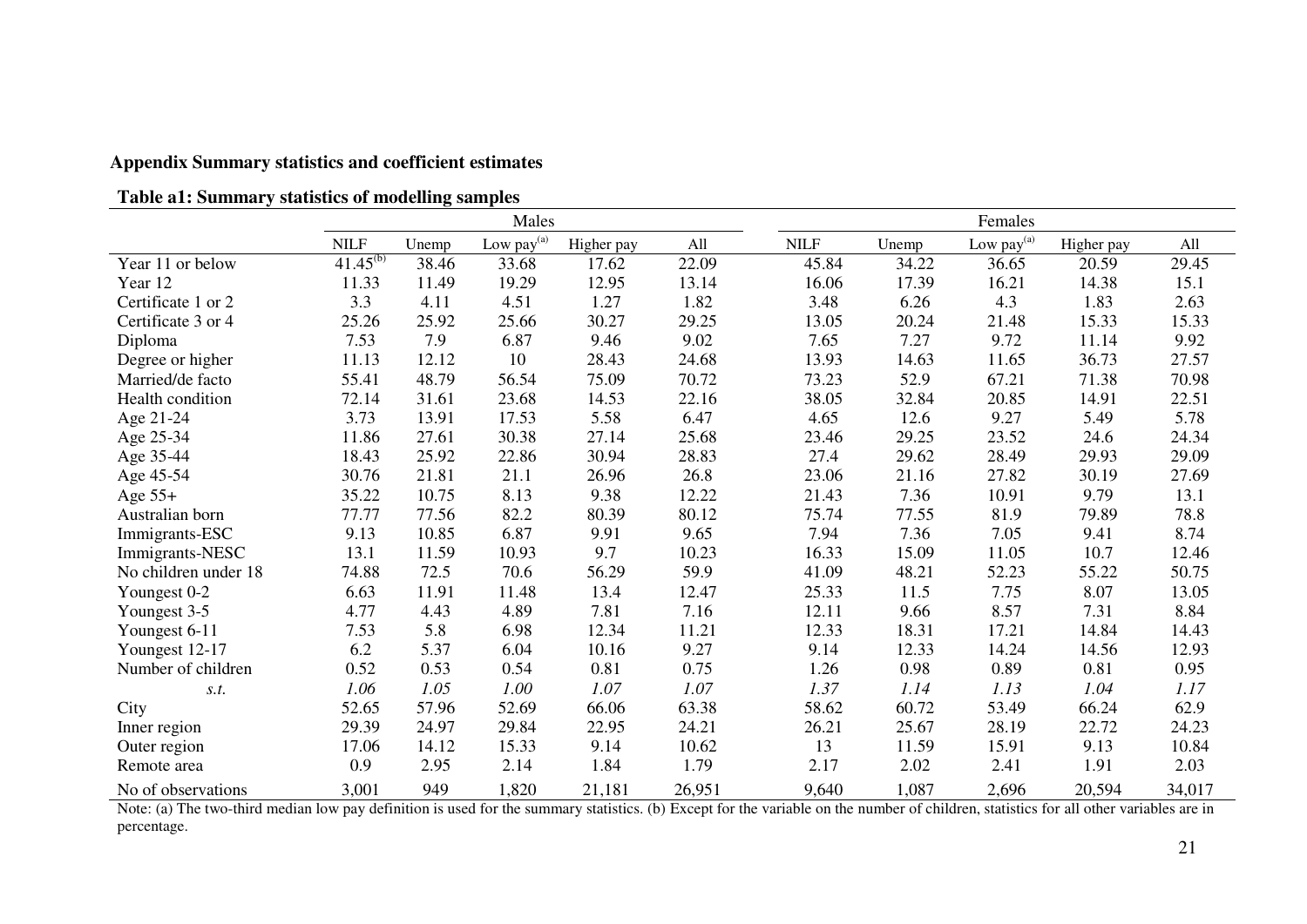|                  |              | <b>Two-third median</b> |                |       | <b>First quintile</b> |       |                |       |
|------------------|--------------|-------------------------|----------------|-------|-----------------------|-------|----------------|-------|
|                  | <b>Males</b> |                         | <b>Females</b> |       | <b>Males</b>          |       | <b>Females</b> |       |
|                  | Coef.        | S.e.                    | Coef.          | S.e.  | Coef.                 | S.e.  | Coef.          | S.e.  |
|                  | Unemployment |                         |                |       |                       |       |                |       |
| Unem $t-1$       | 1.031        | 0.172                   | 1.112          | 0.123 | 0.937                 | 0.178 | 0.935          | 0.133 |
| Low pay t-1      | 1.047        | 0.248                   | 0.739          | 0.160 | 1.025                 | 0.208 | 0.730          | 0.139 |
| Higher pay t-1   | 0.994        | 0.159                   | 0.494          | 0.116 | 0.947                 | 0.167 | 0.486          | 0.125 |
| Degree           | $-0.179$     | 0.204                   | 0.217          | 0.134 | $-0.159$              | 0.210 | 0.221          | 0.146 |
| diploma          | 0.173        | 0.216                   | 0.147          | 0.158 | 0.259                 | 0.222 | 0.145          | 0.172 |
| Certificate 3-4  | 0.020        | 0.150                   | 0.544          | 0.118 | 0.029                 | 0.155 | 0.554          | 0.128 |
| Certificate 1-2  | 0.385        | 0.248                   | 0.507          | 0.208 | 0.380                 | 0.263 | 0.525          | 0.233 |
| Year 12          | $-0.191$     | 0.208                   | 0.134          | 0.120 | $-0.207$              | 0.214 | 0.151          | 0.130 |
| Age21-24         | 0.678        | 0.252                   | 0.588          | 0.174 | 0.717                 | 0.256 | 0.633          | 0.182 |
| Age25-34         | 0.134        | 0.158                   | 0.194          | 0.104 | 0.118                 | 0.162 | 0.218          | 0.109 |
| Age45-54         | $-0.404$     | 0.159                   | $-0.493$       | 0.112 | $-0.402$              | 0.162 | $-0.521$       | 0.118 |
| $Age55+$         | $-1.306$     | 0.191                   | $-1.441$       | 0.159 | $-1.344$              | 0.192 | $-1.462$       | 0.167 |
| Married/de facto | 0.033        | 0.234                   | $-0.623$       | 0.159 | 0.040                 | 0.235 | $-0.641$       | 0.160 |
| Health condition | $-0.825$     | 0.168                   | $-0.027$       | 0.129 | $-0.828$              | 0.169 | $-0.005$       | 0.129 |
| Immigrants-ESC   | 0.159        | 0.205                   | $-0.121$       | 0.169 | 0.120                 | 0.207 | $-0.096$       | 0.181 |
| Immigrants-NESC  | $-0.070$     | 0.204                   | 0.057          | 0.121 | $-0.048$              | 0.211 | 0.068          | 0.130 |
| Youngest 0-2     | 0.130        | 0.264                   | $-1.300$       | 0.151 | 0.131                 | 0.263 | $-1.298$       | 0.155 |
| Youngest 3-5     | 0.000        | 0.255                   | $-0.293$       | 0.144 | $-0.022$              | 0.260 | $-0.300$       | 0.148 |
| Youngest 6-11    | 0.344        | 0.292                   | 0.321          | 0.146 | 0.333                 | 0.295 | 0.308          | 0.150 |
| Youngest 12-17   | 0.620        | 0.269                   | 0.516          | 0.144 | 0.720                 | 0.279 | 0.505          | 0.150 |
| No. of children  | $-0.239$     | 0.188                   | $-0.218$       | 0.114 | $-0.267$              | 0.191 | $-0.205$       | 0.116 |
| Inner region     | $-0.004$     | 0.141                   | $-0.102$       | 0.097 | $-0.013$              | 0.145 | $-0.102$       | 0.105 |
| Outer region     | $-0.256$     | 0.165                   | $-0.076$       | 0.128 | $-0.304$              | 0.172 | $-0.076$       | 0.138 |
| Remote area      | 0.608        | 0.344                   | $-0.256$       | 0.265 | 0.551                 | 0.349 | $-0.238$       | 0.281 |
| Wave 3           | $-0.305$     | 0.240                   | $-0.535$       | 0.177 | $-0.316$              | 0.240 | $-0.501$       | 0.180 |
| Wave 4           | $-0.603$     | 0.263                   | $-0.265$       | 0.186 | $-0.628$              | 0.265 | $-0.280$       | 0.187 |
| Wave 5           | $-0.278$     | 0.264                   | $-0.145$       | 0.188 | $-0.301$              | 0.265 | $-0.161$       | 0.188 |
| Wave 6           | $-0.354$     | 0.258                   | $-0.059$       | 0.190 | $-0.375$              | 0.260 | $-0.093$       | 0.193 |
| Wave 7           | $-0.628$     | 0.282                   | $-0.099$       | 0.189 | $-0.643$              | 0.280 | $-0.129$       | 0.190 |
| Wave 8           | $-0.451$     | 0.267                   | $-0.017$       | 0.190 | $-0.477$              | 0.267 | $-0.051$       | 0.194 |
| Wave 9           | $-0.170$     | 0.268                   | $-0.129$       | 0.188 | $-0.192$              | 0.270 | $-0.171$       | 0.190 |
| Wave 10          | $-0.206$     | 0.261                   | 0.021          | 0.188 | $-0.216$              | 0.262 | $-0.009$       | 0.192 |
| Wave 11          | $-0.193$     | 0.255                   | $-0.175$       | 0.190 | $-0.207$              | 0.257 | $-0.203$       | 0.193 |
| Unem t0          | 3.167        | 0.219                   | 2.850          | 0.145 | 3.334                 | 0.234 | 3.031          | 0.165 |
| Low pay t0       | 1.874        | 0.291                   | 1.758          | 0.183 | 1.988                 | 0.265 | 1.675          | 0.165 |
| Higher pay t0    | 1.848        | 0.210                   | 1.556          | 0.139 | 1.914                 | 0.224 | 1.426          | 0.146 |
| Mean (married)   | $-0.014$     | 0.278                   | $-0.097$       | 0.191 | $-0.043$              | 0.283 | $-0.115$       | 0.197 |
| Mean (health)    | $-0.551$     | 0.250                   | $-0.770$       | 0.186 | $-0.488$              | 0.255 | $-0.755$       | 0.193 |
| Mean (children)  | $-0.047$     | 0.142                   | $-0.002$       | 0.093 | $-0.027$              | 0.143 | $-0.007$       | 0.096 |
| Constant         | $-1.691$     | 0.309                   | $-1.987$       | 0.220 | $-1.770$              | 0.318 | $-2.117$       | 0.231 |
|                  | Low pay      |                         |                |       |                       |       |                |       |
| Unem t-1         | 1.205        | 0.228                   | 1.134          | 0.153 | 1.457                 | 0.194 | 1.166          | 0.136 |
| Low pay t-1      | 2.899        | 0.226                   | 2.784          | 0.120 | 2.902                 | 0.186 | 2.617          | 0.093 |
| Higher pay t-1   | 2.112        | 0.186                   | 2.013          | 0.096 | 2.288                 | 0.166 | 1.985          | 0.081 |
| Degree           | $-0.554$     | 0.210                   | $-0.412$       | 0.122 | $-0.602$              | 0.194 | $-0.378$       | 0.110 |
| diploma          | $-0.159$     | 0.223                   | 0.038          | 0.132 | $-0.141$              | 0.198 | 0.076          | 0.121 |
| Certificate 3-4  | $-0.037$     | 0.161                   | 0.336          | 0.105 | 0.056                 | 0.148 | 0.417          | 0.097 |
| Certificate 1-2  | 0.025        | 0.340                   | 0.349          | 0.192 | $-0.062$              | 0.320 | 0.298          | 0.185 |
| Year 12          | 0.190        | 0.211                   | $-0.123$       | 0.121 | 0.057                 | 0.193 | $-0.007$       | 0.109 |
| Age21-24         | 0.841        | 0.272                   | 0.433          | 0.169 | 0.783                 | 0.253 | 0.441          | 0.159 |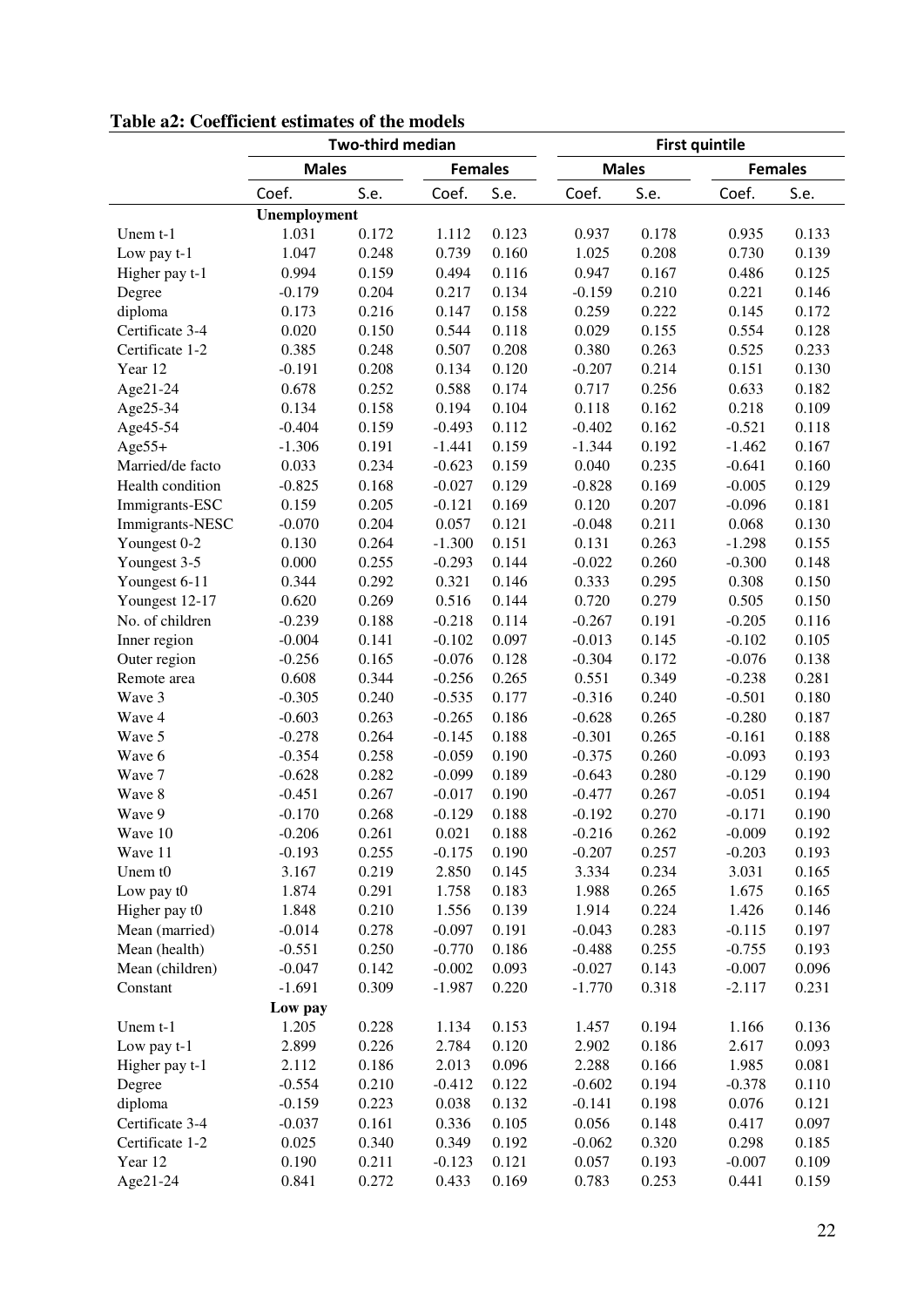| Age25-34         | 0.168                      | 0.161 | 0.001    | 0.099          | 0.109             | 0.148          | $-0.001$          | 0.089          |
|------------------|----------------------------|-------|----------|----------------|-------------------|----------------|-------------------|----------------|
| Age45-54         | $-0.379$                   | 0.157 | $-0.238$ | 0.098          | $-0.475$          | 0.141          | $-0.223$          | 0.089          |
| $Age55+$         | $-1.593$                   | 0.194 | $-1.150$ | 0.131          | $-1.799$          | 0.172          | $-1.161$          | 0.119          |
| Married/de facto | 0.174                      | 0.217 | $-0.450$ | 0.134          | 0.099             | 0.201          | $-0.389$          | 0.121          |
| Health condition | $-0.924$                   | 0.164 | $-0.478$ | 0.103          | $-0.974$          | 0.151          | $-0.447$          | 0.090          |
| Immigrants-ESC   | $-0.160$                   | 0.248 | $-0.228$ | 0.143          | $-0.274$          | 0.219          | $-0.200$          | 0.131          |
| Immigrants-NESC  | $-0.005$                   | 0.195 | $-0.240$ | 0.119          | $-0.091$          | 0.193          | $-0.277$          | 0.108          |
| Youngest 0-2     | $-0.095$                   | 0.281 | $-1.684$ | 0.132          | $-0.255$          | 0.257          | $-1.766$          | 0.118          |
| Youngest 3-5     | $-0.047$                   | 0.267 | $-0.122$ | 0.113          | $-0.159$          | 0.246          | $-0.075$          | 0.099          |
| Youngest 6-11    | 0.465                      | 0.312 | 0.444    | 0.117          | 0.377             | 0.283          | 0.444             | 0.108          |
| Youngest 12-17   | 0.805                      | 0.283 | 0.531    | 0.118          | 0.906             | 0.263          | 0.611             | 0.109          |
| No. of children  | $-0.473$                   | 0.185 | $-0.390$ | 0.087          | $-0.392$          | 0.164          | $-0.497$          | 0.078          |
| Inner region     | 0.247                      | 0.139 | 0.030    | 0.085          | 0.124             | 0.128          | 0.024             | 0.076          |
| Outer region     | 0.026                      | 0.165 | 0.231    | 0.107          | $-0.169$          | 0.149          | 0.118             | 0.100          |
| Remote area      | 0.858                      | 0.394 | 0.113    | 0.212          | 0.676             | 0.396          | 0.009             | 0.188          |
| Wave 3           | $-0.042$                   | 0.244 | $-0.373$ | 0.149          | $-0.113$          | 0.222          | $-0.137$          | 0.131          |
| Wave 4           | $-0.143$                   | 0.259 | $-0.094$ | 0.155          | $-0.189$          | 0.238          | $-0.020$          | 0.139          |
| Wave 5           | $-0.098$                   | 0.269 | 0.145    | 0.156          | $-0.085$          | 0.247          | 0.307             | 0.140          |
| Wave 6           | 0.275                      | 0.258 | 0.328    | 0.154          | 0.068             | 0.240          | 0.244             | 0.141          |
| Wave 7           | $-0.014$                   | 0.265 | 0.276    | 0.155          | $-0.144$          | 0.245          | 0.243             | 0.141          |
| Wave 8           | 0.136                      | 0.267 | 0.475    | 0.158          | $-0.011$          | 0.244          | 0.384             | 0.146          |
| Wave 9           | 0.066                      | 0.262 | 0.125    | 0.157          | $-0.164$          | 0.242          | $-0.008$          | 0.144          |
| Wave 10          | $-0.320$                   | 0.265 | 0.223    | 0.158          | $-0.332$          | 0.243          | 0.163             | 0.144          |
| Wave 11          | $-0.238$                   | 0.268 | $-0.077$ | 0.158          | $-0.302$          | 0.246          | $-0.062$          | 0.144          |
| Unem t0          | 1.807                      | 0.283 | 1.467    | 0.177          | 1.695             | 0.262          | 1.399             | 0.167          |
| Low pay t0       | 4.641                      | 0.285 | 3.414    | 0.158          | 4.248             | 0.251          | 3.293             | 0.129          |
| Higher pay t0    | 2.674                      | 0.241 | 2.205    | 0.126          | 2.513             | 0.233          | 2.288             | 0.114          |
| Mean (married)   | 0.095                      | 0.270 | 0.159    | 0.169          | 0.259             | 0.250          | 0.117             | 0.154          |
|                  | $-0.668$                   | 0.251 | $-0.820$ | 0.169          | $-0.821$          | 0.230          | $-0.965$          | 0.152          |
| Mean (health)    |                            |       |          |                |                   |                |                   |                |
| Mean (children)  | 0.123<br>$-3.196$          | 0.138 | 0.210    | 0.076<br>0.213 | 0.044<br>$-2.438$ | 0.123<br>0.336 | 0.274<br>$-2.400$ | 0.066<br>0.196 |
| Constant         |                            | 0.371 | $-2.885$ |                |                   |                |                   |                |
|                  | <b>Higher pay</b><br>1.571 | 0.166 | 1.079    | 0.124          |                   | 0.177          |                   | 0.130          |
| Unem $t-1$       |                            |       |          |                | 1.366             |                | 1.127             |                |
| Low pay t-1      | 2.876                      | 0.207 | 2.160    | 0.102          | 2.751             | 0.175          | 2.167             | 0.086          |
| Higher pay t-1   | 3.064                      | 0.118 | 2.334    | 0.059          | 3.162             | 0.126          | 2.395             | 0.064          |
| Degree           | 0.643                      | 0.173 | 0.957    | 0.101          | 0.711             | 0.170          | 1.054             | 0.103          |
| diploma          | 0.400                      | 0.197 | 0.631    | 0.119          | 0.471             | 0.190          | 0.666             | 0.118          |
| Certificate 3-4  | 0.445                      | 0.138 | 0.698    | 0.095          | 0.498             | 0.135          | 0.725             | 0.096          |
| Certificate 1-2  | $-0.018$                   | 0.292 | 0.185    | 0.190          | $-0.007$          | 0.280          | 0.077             | 0.194          |
| Year 12          | 0.395                      | 0.185 | 0.378    | 0.106          | 0.405             | 0.182          | 0.458             | 0.108          |
| Age21-24         | 0.091                      | 0.255 | $-0.016$ | 0.159          | 0.048             | 0.250          | $-0.109$          | 0.161          |
| Age25-34         | $-0.046$                   | 0.144 | $-0.086$ | 0.080          | $-0.060$          | 0.141          | $-0.057$          | 0.081          |
| Age45-54         | $-0.474$                   | 0.136 | $-0.240$ | 0.083          | $-0.439$          | 0.133          | $-0.232$          | 0.084          |
| $Age55+$         | $-1.871$                   | 0.155 | $-1.393$ | 0.108          | $-1.796$          | 0.152          | $-1.386$          | 0.107          |
| Married/de facto | 0.151                      | 0.189 | $-0.406$ | 0.109          | 0.161             | 0.190          | $-0.434$          | 0.110          |
| Health condition | $-1.040$                   | 0.138 | $-0.464$ | 0.080          | $-1.016$          | 0.140          | $-0.477$          | 0.082          |
| Immigrants-ESC   | $-0.153$                   | 0.199 | $-0.162$ | 0.125          | $-0.145$          | 0.187          | $-0.053$          | 0.123          |
| Immigrants-NESC  | $-0.417$                   | 0.172 | $-0.558$ | 0.110          | $-0.363$          | 0.179          | $-0.533$          | 0.108          |
| Youngest 0-2     | $-0.226$                   | 0.237 | $-1.795$ | 0.099          | $-0.147$          | 0.235          | $-1.770$          | 0.099          |
| Youngest 3-5     | $-0.059$                   | 0.217 | $-0.072$ | 0.085          | $-0.096$          | 0.221          | $-0.079$          | 0.088          |
| Youngest 6-11    | 0.417                      | 0.268 | 0.523    | 0.098          | 0.448             | 0.260          | 0.558             | 0.101          |
| Youngest 12-17   | 0.794                      | 0.238 | 0.771    | 0.103          | 0.930             | 0.239          | 0.805             | 0.106          |
| No. of children  | $-0.323$                   | 0.146 | $-0.596$ | 0.067          | $-0.362$          | 0.146          | $-0.583$          | 0.068          |
| Inner region     | $-0.148$                   | 0.120 | $-0.278$ | 0.075          | $-0.161$          | 0.118          | $-0.302$          | 0.074          |
| Outer region     | $-0.482$                   | 0.145 | $-0.276$ | 0.101          | $-0.521$          | 0.144          | $-0.287$          | 0.103          |
| Remote area      | 0.691                      | 0.357 | $-0.213$ | 0.183          | 0.904             | 0.354          | $-0.196$          | 0.184          |